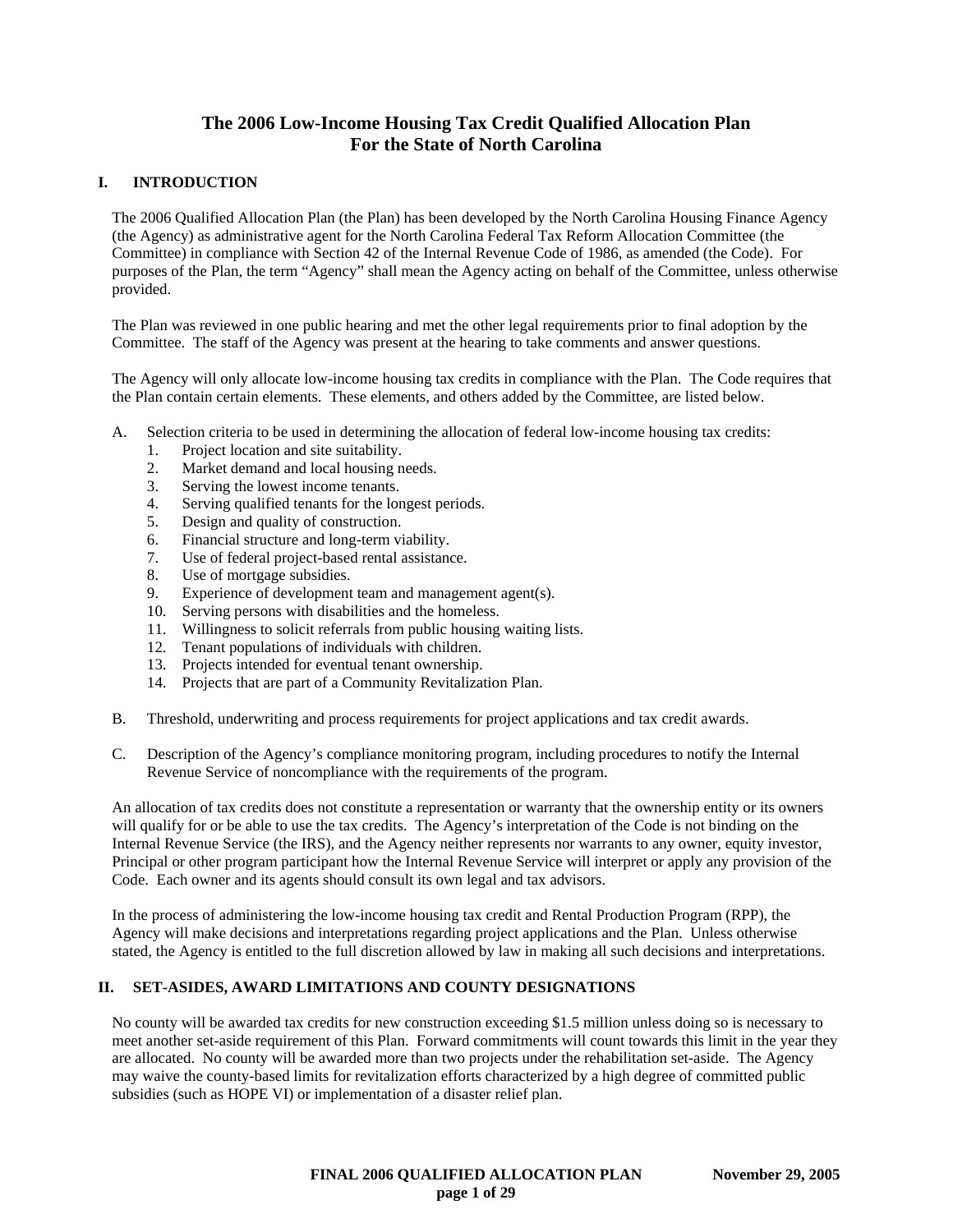The Agency may allocate 2006 tax credits outside of the normal process to projects that: 1) address the loss of housing due to the effects of a natural disaster, 2) allow the Agency to comply with U.S. Department of Housing and Urban Development (HUD) regulations regarding timely commitment of funds, 3) prevent the loss of federal investment, 4) provide housing for underserved populations or 5) are part of a settlement agreement of legal action brought against a local government. The total amount of such allocation(s) shall not exceed \$1,000,000. The Agency may also make a forward commitment of the next year's tax credits in an amount necessary to fully fund projects with a partial award or to any project application that was submitted in a prior year if such application meets all the minimum requirements of the Plan in the year credits are to be allocated. In the event that credits are returned or the state receives credits from the national pool, the Agency may elect to carry such credits forward, make an award to any project application (subject only to the nonprofit set aside), or a combination of both.

The limitations on awards listed above and those contained in Sections  $II(A)$ ,  $II(B)$  and  $II(E)(1)$  may be exceeded in order to completely fund a project request.

## A. REHABILITATION SET-ASIDE

The Agency will award up to the lesser of the following amounts to projects proposing rehabilitation of existing housing: 1) twenty percent (20%) of the state's total federal tax credit ceiling, or 2) the amount required for ten projects. Rehabilitation projects will not be eligible for tax credits other than in this set-aside. These awards will be based on the criteria listed in Section IV(H) and are not subject to the geographic setasides. Adaptive re-use projects and entirely vacant residential buildings will be considered new construction.

## B. USDA RURAL DEVELOPMENT 515 SET-ASIDE

The Agency will award up to \$500,000 in tax credits to proposals involving the U.S. Department of Agriculture, Rural Development (RD) Section 515 program. In order to be eligible for this set-aside, applications must demonstrate both:

- 1. existing RD 515 financing or a commitment that meets the requirements of Section VI(B)(6)(b), and
- 2. project-based rental assistance for at least fifty percent (50%) of the units.

The Agency will determine whether eligible applications are considered in this set-aside or either Section II(A) or Section  $II(C)(2)$ . New construction applications have priority over rehabilitation. All relevant threshold requirements and selection criteria will apply, with the exceptions of Sections IV $(H)(1)(c)$  and (d), which the Agency may waive where appropriate.

#### C. NEW CONSTRUCTION SET-ASIDES

- 1. HOPE VI PROJECTS
	- (a) The Agency will make forward commitments of 2007 tax credits to HOPE VI projects that apply in the 2006 cycle, provided such proposals meet all Plan requirements. HOPE VI applications submitted in 2007 will compete in the Metro set-aside.
	- (b) The Agency may set conditions for the awards and forward commitments that exceed those described in the Plan. (Examples include timing of phases and making improvements to surrounding property.)
	- (c) The Agency will determine what qualifies as a HOPE VI project under this Section  $II(C)(1)$ . The relevant factors for this determination include, but are not limited to:
		- (i) the proposal's need for mixed-finance approval from HUD,
		- (ii) participation by entities involved in the overall HOPE VI effort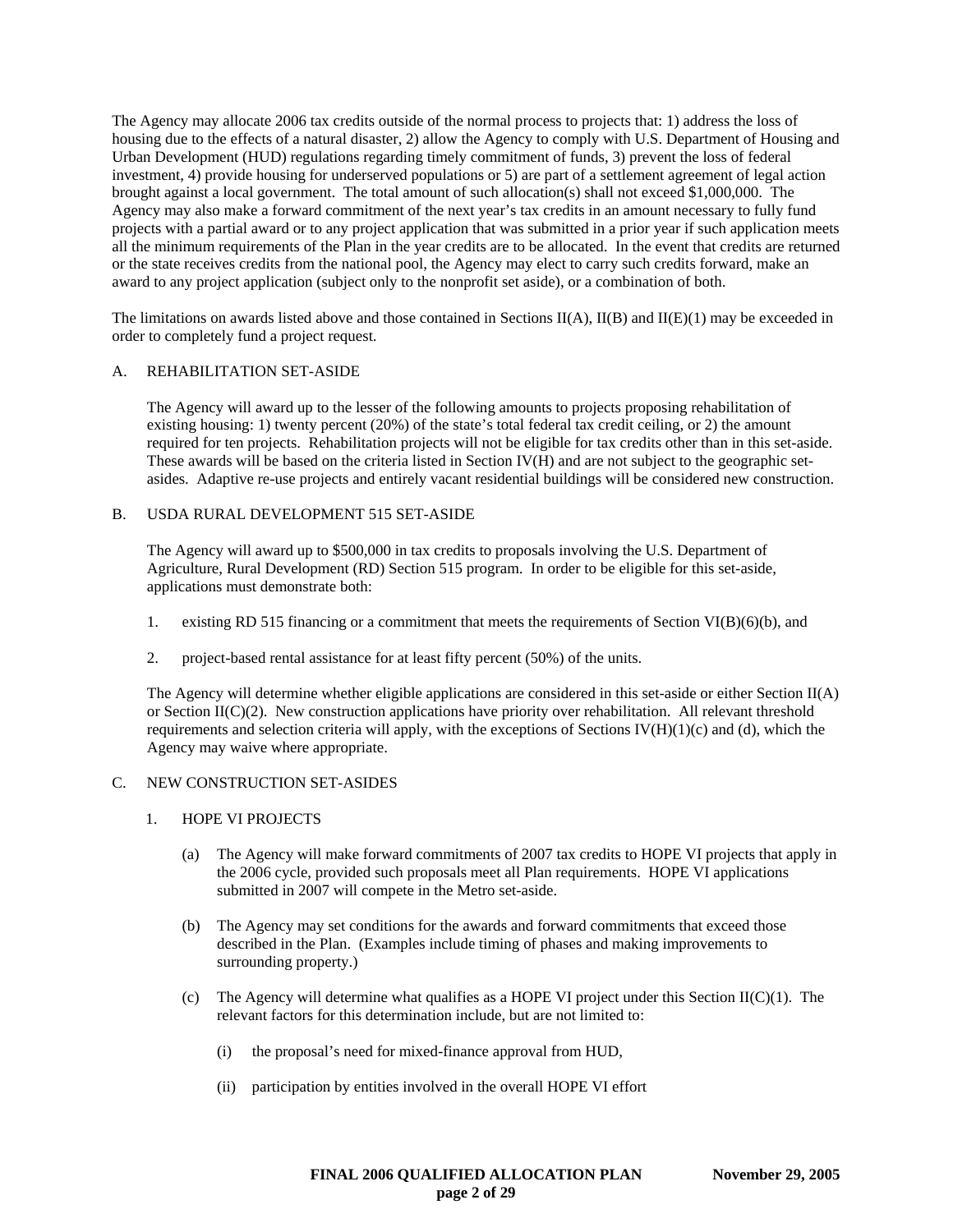- (iii) proximity to the site of former public housing,
- (iv) being in the HUD-approved HOPE VI plan, and
- (v) potential loss of federal resources.

#### 2. OTHER NEW CONSTRUCTION PROJECTS

Tax credits remaining after awards described above will be awarded to other new construction projects, starting with those earning the highest scoring totals within each geographic set-aside and continuing in descending score order through the last project that can be fully funded. The Agency reserves the right to revise the available credits in each set-aside.

|              | <b>WEST: 20%</b> |                | CENTRAL: 35%  |              | <b>METRO: 20%</b> | <b>EAST: 25%</b> |             |
|--------------|------------------|----------------|---------------|--------------|-------------------|------------------|-------------|
|              |                  |                |               |              |                   |                  |             |
| WEST         |                  | <b>CENTRAL</b> |               | <b>METRO</b> |                   | <b>EAST</b>      |             |
| Alexander    | Jackson          | Alamance       | Montgomery    |              | <b>Buncombe</b>   | <b>Beaufort</b>  | Johnston    |
| Alleghany    | Lincoln          | Anson          | Moore         |              | Cumberland        | Bertie           | Jones       |
| Ashe         | Macon            | Cabarrus       | Orange        |              | Durham            | Bladen           | Lenoir      |
| Avery        | Madison          | Caswell        | Person        |              | Forsyth           | <b>Brunswick</b> | Martin      |
| <b>Burke</b> | McDowell         | Chatham        | Randolph      |              | Guilford          | Camden           | Nash        |
| Caldwell     | Mitchell         | Davidson       | Richmond      |              | Mecklenburg       | Carteret         | New Hanover |
| Catawba      | Polk             | Davie          | Rockingham    |              | Wake              | Chowan           | Northampton |
| Cherokee     | Rutherford       | Franklin       | Rowan         |              |                   | Columbus         | Onslow      |
| Clay         | Surry            | Granville      | Scotland      |              |                   | Craven           | Pamlico     |
| Cleveland    | Swain            | Harnett        | Stanly        |              |                   | Currituck        | Pasquotank  |
| Gaston       | Transylvania     | Hoke           | <b>Stokes</b> |              |                   | Dare             | Pender      |
| Graham       | Watauga          | Iredell        | Union         |              |                   | Duplin           | Perquimans  |
| Haywood      | Wilkes           | Lee            | Vance         |              |                   | Edgecombe        | Pitt        |
| Henderson    | Yadkin           |                | Warren        |              |                   | Gates            | Robeson     |
|              | Yancey           |                |               |              |                   | Greene           | Sampson     |
|              |                  |                |               |              |                   | Halifax          | Tyrrell     |
|              |                  |                |               |              |                   | Hertford         | Washington  |
|              |                  |                |               |              |                   | Hyde             | Wayne       |
|              |                  |                |               |              |                   |                  | Wilson      |

#### **NEW CONSTRUCTION GEOGRAPHIC SET-ASIDES**

The remaining credits from all four geographic set-asides are then awarded to one or more of the following: (a) the next highest scoring new construction application(s) statewide, (b) outside the normal process as described above, or (c) one or more rehabilitation applications that meet the requirements of Section IV(H). The Agency may also carry forward any amount of tax credits to the next year.

#### D. NONPROFIT AND CHDO SET-ASIDES

If necessary, the Agency will adjust the awards under the Plan to ensure that the overall allocation results in:

- 1. ten percent (10%) of the state's federal tax credit ceiling being awarded to projects involving tax exempt organizations (nonprofits) and
- 2. fifteen percent (15%) of the Agency's HOME funds being awarded to projects involving Community Housing Development Organizations certified by the Agency (CHDOs).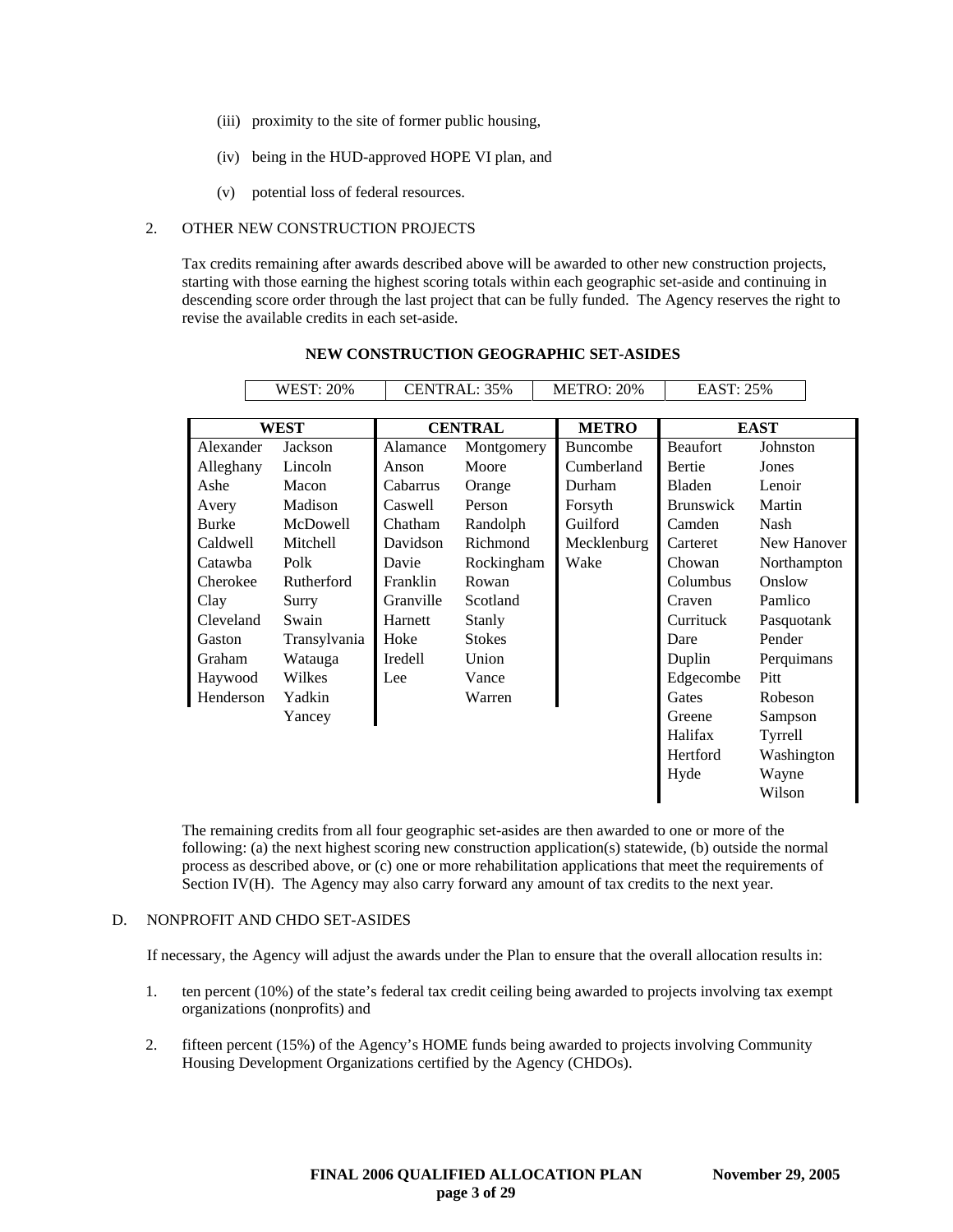Specifically, tax credits that would have been awarded to the lowest ranking project(s) that do(es) not fall into one of these categories will be awarded to the next highest ranking project(s) that do(es) until the overall allocation(s) reach(es) the necessary percentage(s).

In order to qualify under subsection  $(D)(1)$  above, an application must either not involve any for-profit Principals or comply with the material participation requirements of the Code, applicable federal regulations and Section VI( $A$ )(2). In order to qualify under subsection (D)(2) above, an application must meet the requirements of subsection  $(D)(1)$  above, 24 CFR 92.300(a)(1) and any other regulation regarding the federal CHDO set-aside. The Agency may determine that the requirements of the federal CHDO set-aside have been or will be met without implementing this subsection.

## E. LIMITATION OF AWARDS

- 1. Any Principal will be limited to an award of \$1,000,000 in tax credits, including all set-asides. Forward commitments will count towards the maximum applicable in the year they are allocated.
- 2. The maximum award to any one project will be the lesser of (a) \$850,000 or (b) \$8,500 per qualified low-income unit.

## F. COUNTY INCOME DESIGNATIONS

Pursuant to N.C.G.S. § 105-129.42(c) the Agency is responsible for designating each county as High, Moderate or Low Income. Five criteria were used for making this determination:

- 1. County median income
- 2. Poverty rate
- 3. Percent of population in rural areas
- 4. Regional growth patterns
- 5. Enterprise area tier (one through five)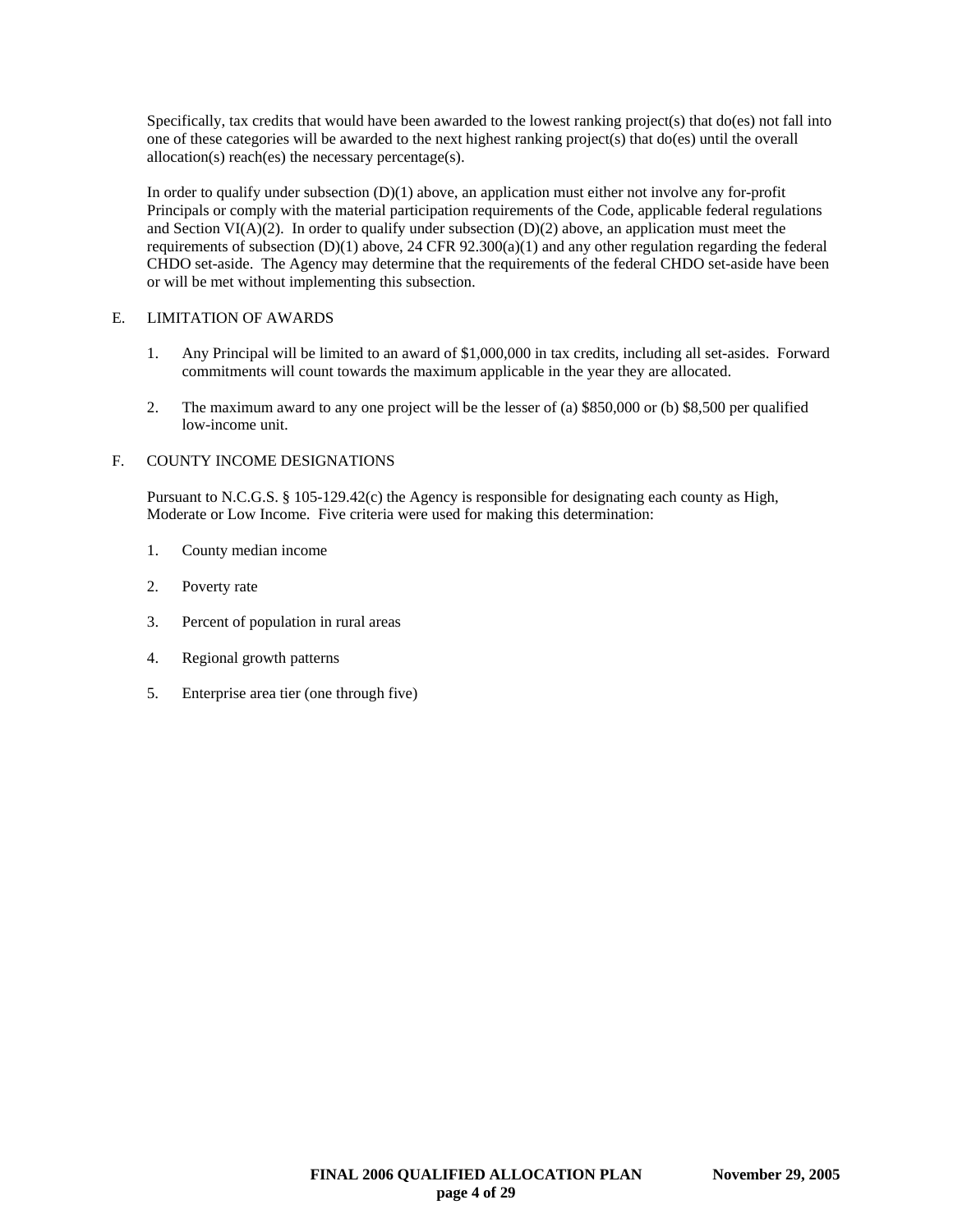| <b>HIGH</b>         | <b>MODERATE</b>  |               | <b>LOW</b>             |             |            |
|---------------------|------------------|---------------|------------------------|-------------|------------|
| Alamance            | Alexander        |               | Henderson<br>Alleghany |             | Pasquotank |
| Cabarrus            | <b>Brunswick</b> | Lee           | Anson                  | Greene      | Pender     |
| Catawba             | <b>Buncombe</b>  | Lincoln       | Ashe                   | Halifax     | Perquimans |
| Chatham             | <b>Burke</b>     | Moore         | Avery                  | Hertford    | Richmond   |
| Durham              | Caldwell         | Nash          | <b>Beaufort</b>        | Hoke        | Robeson    |
| Forsyth<br>Carteret |                  | Onslow        | Bertie                 | Hyde        | Rockingham |
| Guilford            | Cleveland        | Person        | Bladen                 | Jackson     | Rutherford |
| Iredell             | Craven           | Pitt          | Camden                 | Jones       | Sampson    |
| Johnston            | Cumberland       | Polk          | Caswell                | Lenoir      | Scotland   |
| Mecklenburg         | Dare             | Randolph      | Cherokee               | Macon       | Surry      |
| New Hanover         | Davidson         | Rowan         | Chowan                 | Madison     | Swain      |
| Orange              | Davie            | Stanly        | Clay                   | Martin      | Tyrrell    |
| Union               | Franklin         | <b>Stokes</b> | Columbus               | McDowell    | Vance      |
| Wake                | Gaston           | Transylvania  | Currituck              | Mitchell    | Warren     |
|                     | Granville        | Watauga       | Duplin                 | Montgomery  | Washington |
|                     | Harnett          | Wayne         | Edgecombe              | Northampton | Wilkes     |
|                     | Haywood          | Wilson        | Gates                  | Pamlico     | Yancey     |
|                     |                  | Yadkin        |                        |             |            |

Each county was considered as a whole and evaluated relative to others in the state. Based on this process, the Agency designates counties as follows:

#### **III. DEADLINES, APPLICATION AND FEES**

#### A. APPLICATION AND AWARD SCHEDULE

The following schedule will apply to the 2006 application process for 9% tax credits. Applicants seeking a tax exempt bond allocation and 4% tax credits should refer to the application schedule in **Appendix G**, which includes one application round for both new construction and rehabilitation (starting in July).

| January 6   | Deadline for submission of preliminary applications (12:00 noon)                |
|-------------|---------------------------------------------------------------------------------|
| February 27 | Market analysts will mail studies to the Agency and applicants                  |
| March 10    | Notification of final site scores                                               |
| March 17    | Deadline for market-related project revisions                                   |
| March 27    | Market analysts will mail comments on revisions to the Agency and applicants    |
| April 14    | Notification of market scores and initial evaluation of rehabilitation projects |
| May 5       | Deadline for full applications (12:00 noon)                                     |
| August      | Notification of tax credit awards                                               |

The Agency reserves the right to change the schedule as necessary.

## B. APPLICATION AND ALLOCATION FEES

1. All applicants are required to pay a nonrefundable fee of \$5,280 at the submission of the preliminary application. This fee covers the cost of the market study or physical needs assessment and a \$1,080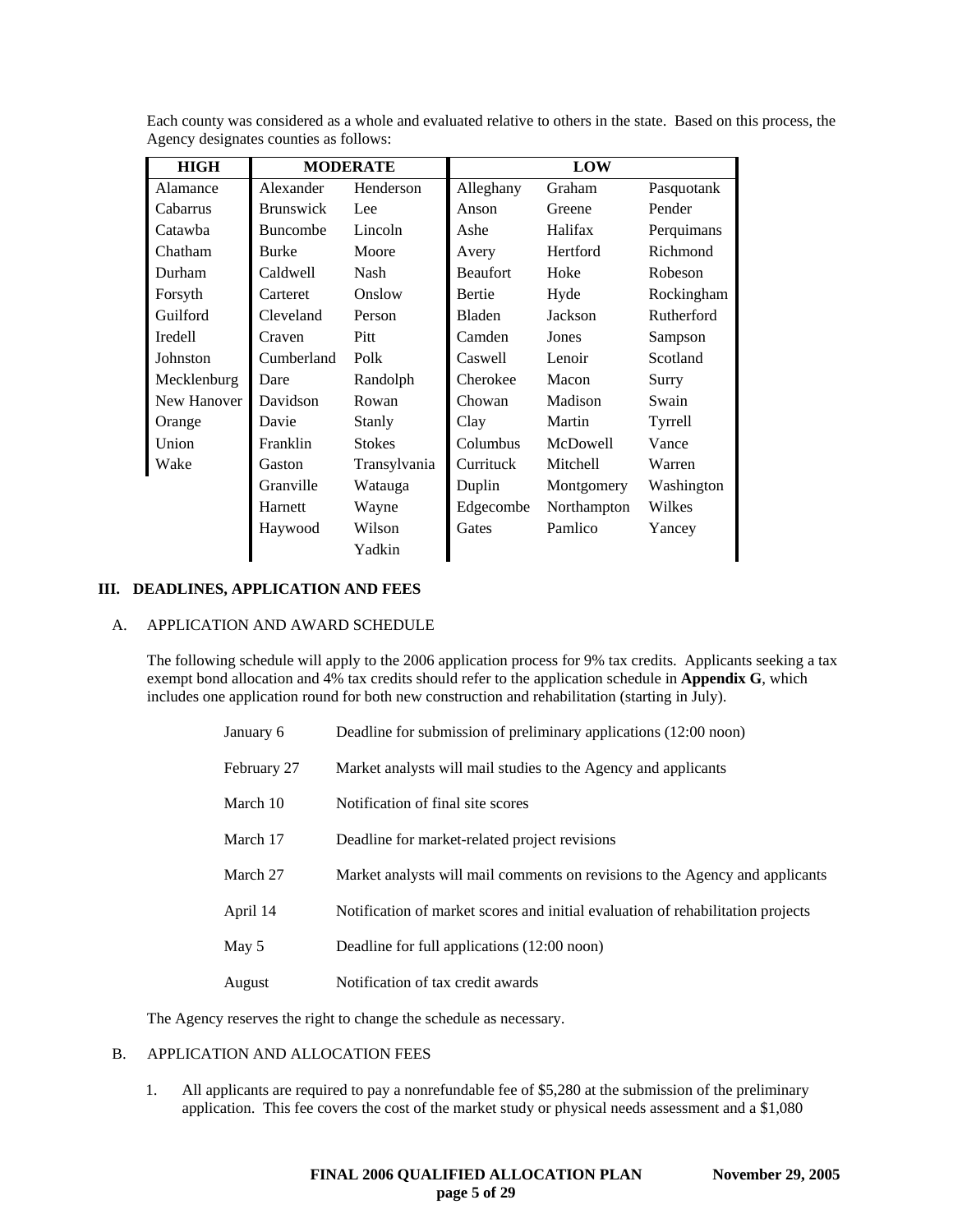preliminary application processing fee (which will be assessed for every electronic application submitted). The Agency may charge additional fee(s) to cover the cost of direct contracting with other providers (such as appraisers).

- 2. All applicants are required to pay a nonrefundable processing fee of \$1,080 upon submission of the full application.
- 3. Entities receiving 9% tax credit awards are required to pay a nonrefundable allocation fee equal to the greater of:
	- (a) 0.55% of the project's total qualified basis (line 58 on the Project Development Costs page) or,
	- (b) seventy-five hundred dollars (\$7,500).

The allocation fee must be paid to the Agency upon the earlier of return of the reservation letter or carryover allocation agreement. Failure to return the required documentation (such as ownership entity information) and fee by the date specified may result in cancellation of the tax credit reservation. The fee for entities receiving tax-exempt bond volume is specified in **Appendix G**.

- 4. If expenses for legal services are incurred by the Committee or Agency to correct mistakes of the Owner which jeopardize use of the tax credits, such legal costs will be paid by the Owner in the amount charged to the Agency or the Committee.
- 5. The Agency may assess applicants or owners a fee of up to \$500 for each instance of failure to comply with a written requirement, whether or not such requirement is in the Plan. The Agency will not process applications or other documentation relating to any Principal who has an outstanding balance of fees owed.

NOTE: The nonrefundable processing fee will be increased by two percent (2%) each year.

#### C. APPLICATION PROCESS AND REQUIREMENTS

- 1. The Agency may require applicants to submit any information, letter or representation relating to Plan requirements or point scoring as part of the application process. Unless otherwise noted, the Agency may elect to not consider information submitted after the relevant deadline.
- 2. Any failure to comply with an Agency request under subsection (C)(1) above or any misrepresentation, false information or omission in any application document may result in disqualification of that application and any other involving the same owner(s), Principal(s), consultant(s) and/or application preparer(s). Any misrepresentation, false information or omission in the application document may also result in a revocation of a tax credit allocation.
- 3. The Agency may elect to treat applications involving more than one site or population type (family/elderly) as separate for purposes of the Agency's preliminary application process. Each application would require a separate initial application fee. Projects may be considered as one application in the full application submission if all sites are secured by one permanent mortgage and are not intended for separation and sale after receipt of the tax credit allocation.
- 4. The Agency will notify the appropriate unit of government about the project after submission of the full application. The Agency reserves the right to reject applications opposed in writing by the chief elected official (supported by the council or board), but is not obligated to do so.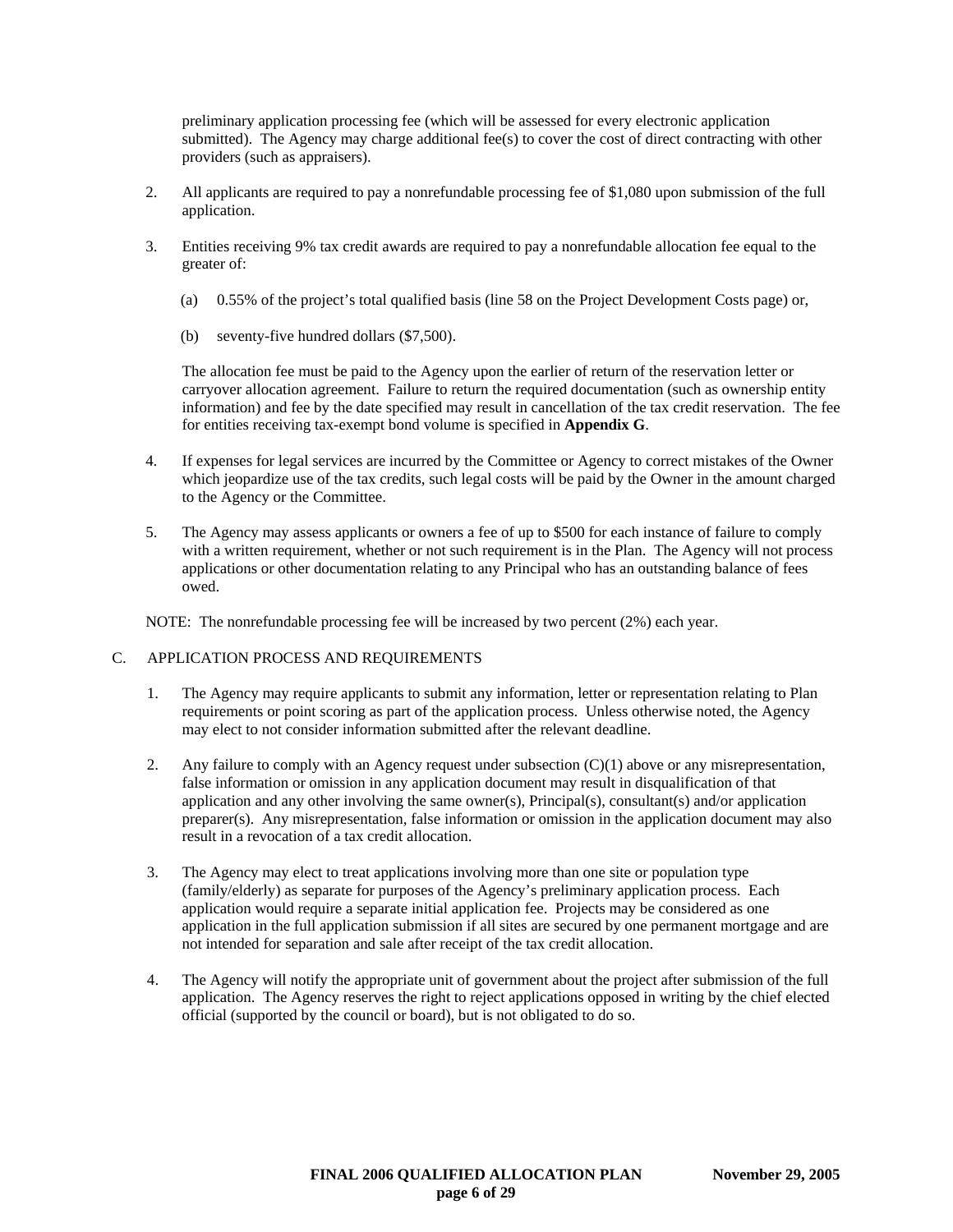## D. MONITORING FEES

The following must be paid prior to the issuance of a federal form 8609:

| Project Type                                                         |                |
|----------------------------------------------------------------------|----------------|
| Tax credit projects without an Agency loan, including projects using | \$525 per unit |
| tax-exempt bond financing and 4% credits                             |                |
| Projects receiving an RPP loan.                                      | \$625 per unit |

The monitoring fee is applied to **all units in a project**, including all market rate units and units reserved for managers or other personnel.

NOTE: These fees will increase by twenty five dollars (\$25) each year.

## **IV. SELECTION CRITERIA AND THRESHOLD REQUIREMENTS**

Each new construction project will be ranked and evaluated using the points and criteria described in Sections IV(A), IV(B), IV(C), IV(D), IV(E), IV(F) and IV(G) below. The Agency will not accept a full application where the preliminary application does not meet all site and market threshold requirements.

Applications must meet all threshold requirements and receive 200 points to be considered for award and funding. Projects applying under Section II(C)(1) (the HOPE VI set-aside) must receive 220 points. The minimum point threshold for tax-exempt bond financing applications is 160 points. Even with an allocation of bond authority, projects must meet the minimum score and threshold requirements to be eligible for tax credits. Rehabilitation projects will not receive point scores but instead will be evaluated using the criteria listed in Section IV(H) (thus all references to receipt of points only apply to new construction projects). All threshold requirements also apply to rehabilitation projects unless otherwise noted. Scoring and threshold determinations made in prior years are not binding on the Agency for the 2006 cycle.

## A. SITE AND MARKET EVALUATION (MAXIMUM 155 POINTS)

- 1. SITE EVALUATION (MAXIMUM 140 POINTS)
	- (a) Site scores will be based on the following factors. Each will also serve as a threshold requirement; the Agency may remove an application from consideration if the site is sufficiently inadequate in one of the categories. Evaluation of sites will involve a relative comparison with other applications in the same geographic set-aside, with an emphasis on those the Agency considers to be within the same market area. Criteria involving consideration of land uses will focus on the area within approximately one-half mile. The Agency will consider revitalization plans and other proposed development based on certainty, extent and timing. Where appropriate, the score for a particular category will reflect the project's tenant type (family/elderly/special needs).
		- (i) NEIGHBORHOOD CHARACTERISTICS (MAXIMUM 40 POINTS)
			- Trend and direction of real estate development and area economic health.
			- Physical condition of buildings and improvements.
			- Concentration of affordable housing.

## (ii) SURROUNDING LAND USES AND AMENITIES (MAXIMUM 65 POINTS)

- Suitability of surrounding development
- Land use pattern is residential in character (single and multifamily housing) with a balance of other uses (particularly retail and amenities).
- Availability, quality and proximity of services, amenities and features: grocery store; mall/strip center; gas/convenience; basic health care; pharmacy; schools/athletic fields; day care/after school; supportive services, public park, library, hospital, community/senior center, basketball/tennis courts, fitness/nature trails, public swimming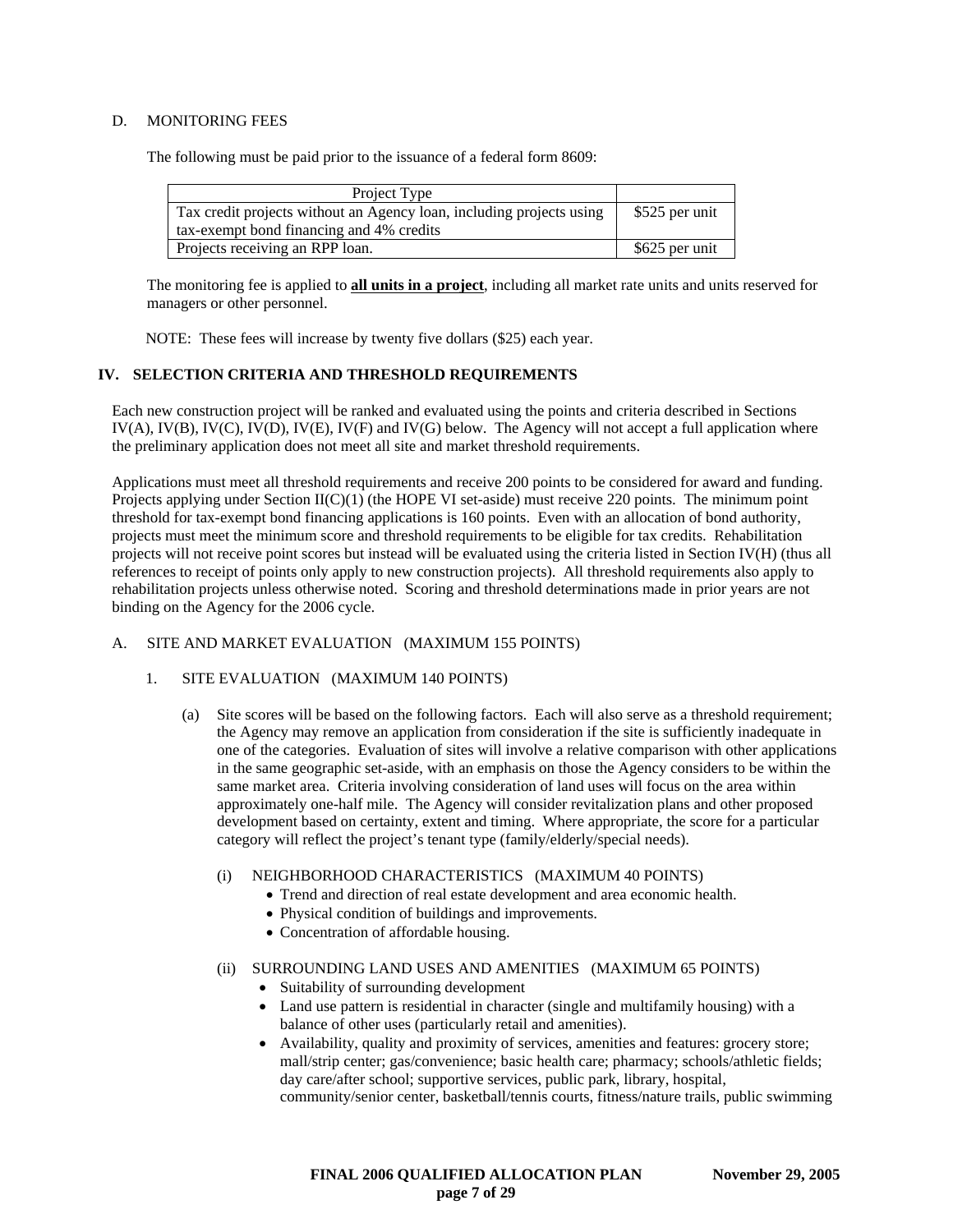pool, restaurants, bank/credit union, medical offices, professional services, movie theater, video rental, public safety (fire/police).

- Effect of industrial, large-scale institutional or other incompatible uses, including but not limited to: wastewater treatment facilities, high traffic corridors, junkyards, prisons, landfills, large swamps, distribution facilities, frequently used railroad tracks, power transmission lines and towers, factories or similar operations, sources of excessive noise, and sites with environmental concerns (such as odors or pollution).
- Amount and character of vacant, undeveloped land.

### (iii) SITE SUITABILITY (MAXIMUM 35 POINTS)

- Adequate traffic controls (stop lights, speed limits, turn lanes, etc.).
- Burden on public facilities (particularly roads).
- Access to mass transit (if applicable).
- Degree of on-site negative features and physical barriers that will impede project construction or adversely affect future tenants; for example: power transmission lines and towers, flood hazards, steep slopes, large boulders, ravines, year-round streams, wetlands, and other similar features (for adaptive re-use projects- suitability for residential use and difficulties posed by the building(s), such as limited parking, environmental problems or the need for excessive demolition).
- Similarity of scale and aesthetics/architecture between project and surroundings.
- Visibility of buildings and location of project sign(s) in relation to traffic corridors.
- (b) General Site Requirements
	- (i) Sites must be sized to accommodate the number and type of units proposed. Required zoning must be in place by the full application submission date, including any special use permits, traffic studies, conditional use permits and other land use requirements.
	- (ii) The applicant or a Principal must have site control by the preliminary application deadline, which may be evidenced by a valid option, contract or warranty deed. The documentation of site control must include a plot plan.
	- (iii) Utilities (water, sewer and electricity) must be available with adequate capacity to serve the site. Sites should be accessed directly by existing paved, publicly maintained roads. If not, it will be the applicant's responsibility to extend utilities and roads to the site. In such cases, the applicant must explain and budget for such plans at the preliminary application stage, as well as document the applicant's right to perform such work through, for example, language in the real estate option/contract, separate contract or consent by the city or town.

#### 2. MARKET ANALYSIS (MAXIMUM 15 P0INTS)

- (a) The Agency will contract directly with market analysts to perform studies for new construction projects. Applicants may interact with market analysts regarding appropriate project design and targeting adjustments. Applicants will have an opportunity to revise their project (unit mix, targeting) based on the market analyst's recommendations; such revisions may increase the market score. Any revisions must be submitted in writing to both the market analyst and to the Agency, following the schedule in Section III(A), and will be binding on the applicant for the full application.
- (b) The Agency **WILL NOT ACCEPT A FULL APPLICATION** in a primary market area containing one or more projects with 9% tax credits or Agency loans which have:
	- (i) a history of high vacancy rates, or
	- (ii) not reached stabilized occupancy.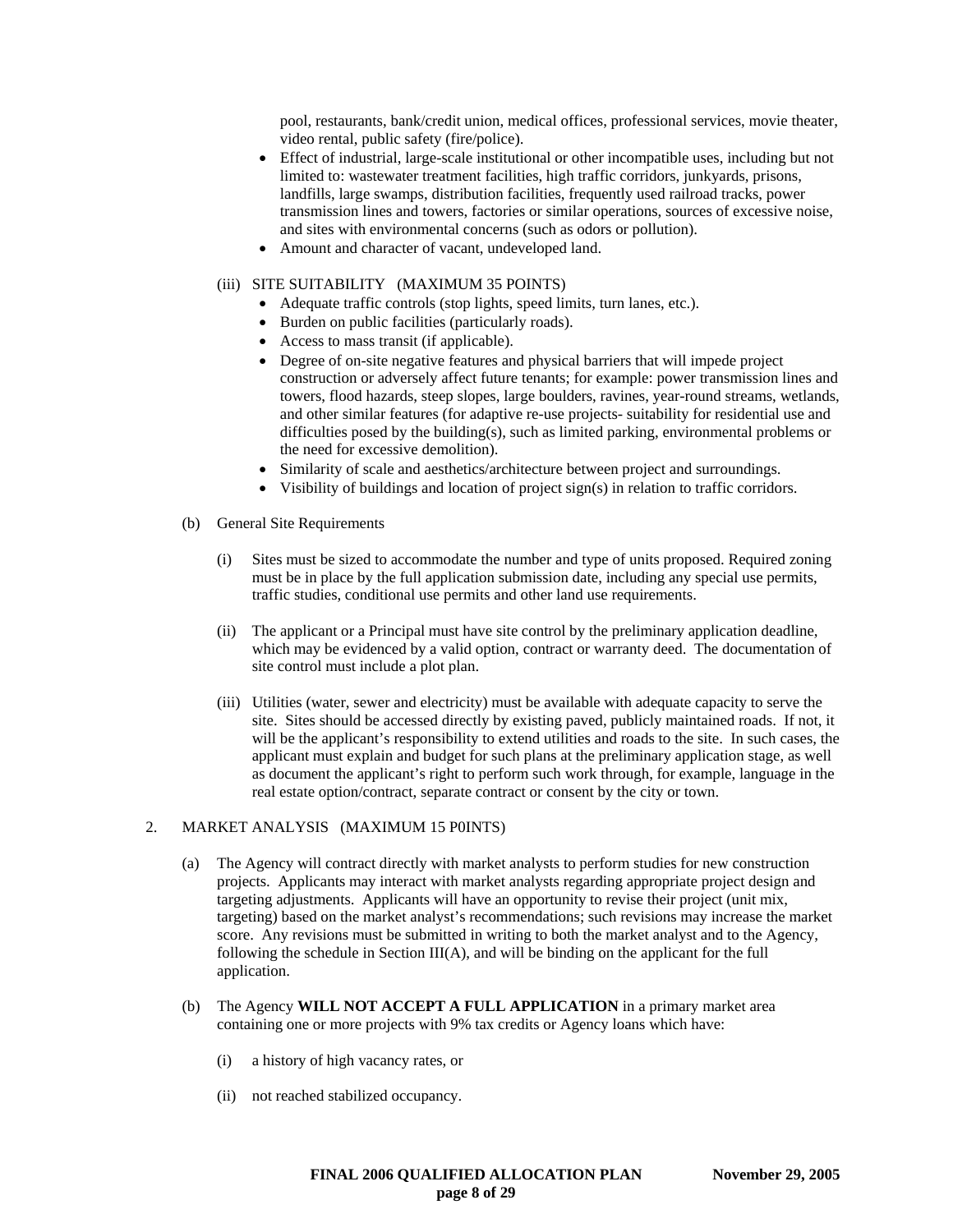The Agency may waive this limitation if the existing project has a different population type (family/elderly). The Agency will limit the number of projects awarded in the same application round to those that it determines can be supported in the market.

- (c) A maximum of fifteen (15) points may be awarded to applications for new construction projects using the following four criteria, each of which will also serve as a threshold requirement.
	- (i) The project's required market share, or the percent of income qualified households seeking housing that the project would need to capture to achieve stabilized occupancy.
	- (ii) The number of months between project completion and stabilized occupancy.
	- (iii) The vacancy rate at comparable properties (what qualifies as a comparable will vary based on the circumstances).
	- (iv) The project's affect on existing or awarded properties with 9% tax credits or Agency loans.

Projects with market-rate units will not be eligible for points in this subsection  $(A)(2)(c)$ .

- (d) The Agency is not bound by the conclusions or recommendations of the market analyst(s), and will use its discretion in evaluating the criteria listed in this Section. For rehabilitation and 100% special needs projects, the applicant must submit a market study that meets the requirements of Section  $42(m)(1)(A)(iii)$  of the Code prior to issuance of a carryover allocation (unless the Agency requires an earlier submission date).
- (e) Projects may not give preferences to potential tenants based on residing in the jurisdiction of a particular local government.

### B. RENT AFFORDABILITY (MAXIMUM 45 POINTS)

- 1. FEDERAL RENTAL ASSISTANCE
	- (a) Applicants proposing to convert tenant-based Housing Choice Vouchers (Section 8) to a projectbased subsidy (pursuant to 24 CFR Part 983) must submit a letter from the issuing authority in a form approved by the Agency. Conversion of vouchers will be treated as funding source under Section  $VI(B)(6)(c)$ ; a project will be ineligible for an allocation if it does not meet requirements set by the Agency as part of the application and award process. Such requirements may involve the PHA's Annual Plan, selection policy, and approval for advertising.
	- (b) Applicants must include a written agreement between the owner and all PHAs and Section 8 providers with jurisdiction inside the project's primary market area (referred to collectively in this subsection  $(B)(1)(b)$  as PHAs). The agreement must commit the PHAs to include the development in any listing of housing opportunities where households with tenant-based subsidies are welcome, and the project's management agent to actively seek referrals from the PHAs to apply for units at the proposed development. If one or more of the PHAs refuses to cooperate for any reason, an explanation must be submitted as well as a statement of commitment by the applicant to seek referrals from the PHA(s). This requirement does not apply to projects with rental assistance provided through RD.
- 2. MORTGAGE SUBSIDIES AND LEVERAGING (MAXIMUM 30 POINTS)
	- (a) Only loans from the following sources will qualify for points under subsection  $(B)(2)(c)$  below:
		- (i) the local PHA,
		- (ii) Community Development Block Grant (CDBG) program funds (for on-site improvements only),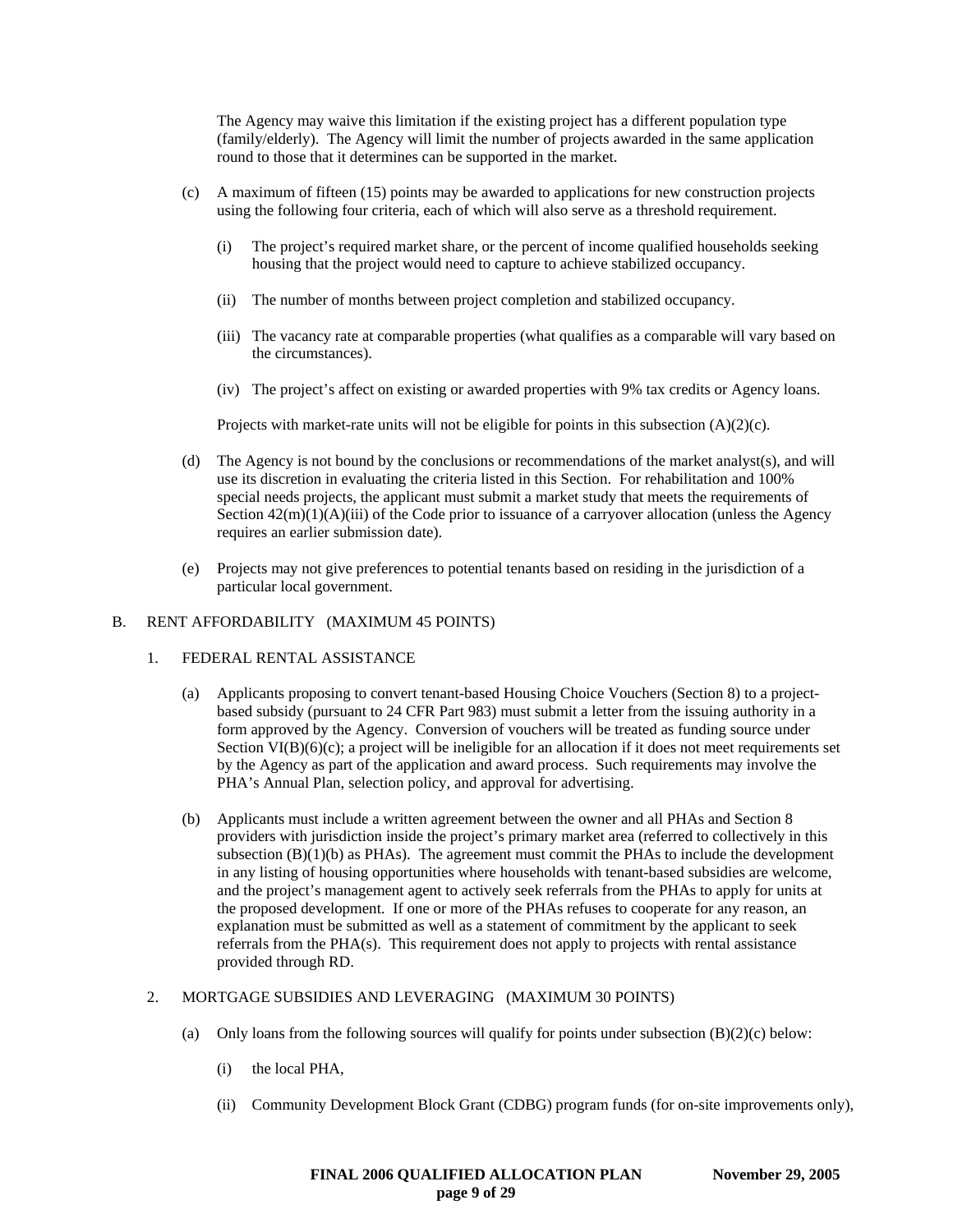- (iii) HUD Section 202 or 811,
- (iv) Federal Home Loan Bank Affordable Housing Program (AHP),
- (v) local government housing development funds, and
- (vi) RD Section 515.

Other sources of public funding may qualify **PROVIDED THEY ARE APPROVED IN WRITING IN ADVANCE** by the Agency. (Approval of a particular source in prior years does not meet this requirement.) Applications including market-rate units will be ineligible for points under subsection  $(B)(2)(c)$ .

- (b) In order to qualify for points, loans must be listed as a source in the full application, comply with the requirements of Section VI(B)(6)(b), and either:
	- (i) have a term of at least twenty (20) years and an interest rate less than or equal to two percent (2%) or
	- (ii) have a term of at least forty (40) years, an interest rate of the long-term applicable federal rate (AFR) and a source that is a "below market federal loan" under Section 42(i)(2)of the Code.

Adjustments to the purchase price of the land by the seller, uncommitted RPP funds or other Agency loans, state credits and bond financing are not considered sources of mortgage subsidy.

(c) Applications will be awarded ten (10) points for having a commitment of at least \$100,000 in qualifying mortgage subsidy funds. Projects will earn a greater amount of points based on the total amount of qualifying funds committed per unit, as described below:

| Funds/Unit | Points | Funds/Unit | Points |
|------------|--------|------------|--------|
| \$6,000    |        | \$11,000   |        |
| \$7,000    | Δ      | \$12,000   |        |
| \$8,000    | 16     | \$13,000   |        |
| \$9.000    |        | \$14,000   |        |
| \$10,000   |        | \$15,000   |        |

The calculation includes all units and amounts will not be rounded up. The funds-to-unit ratio approved by the lending source determines the score. The amount of subsidy provided by a local government will be reduced by the amount that the project budget includes the following: any impact, tap or related fees charged by that local government and the cost of land sold by that local government. The Agency will only recognize fifty percent (50%) of the amount of AHP funds committed for the purposes of making this calculation.

- (d) Projects funded entirely with equity and state tax credits (no grants or debt sources other than deferred developer fees) will be awarded fifteen (15) points. Any deferred fee must comply with Section VI(B)(5). These points and those awarded under subsection  $(B)(2)(c)$  above are mutually exclusive.
- (e) Applications for NC Division of Community Assistance (DCA) CDBG funds must be submitted at the same time as the Agency's full application deadline and must be committed by June 12, 2006. Commitment of other local government funds may be delayed with prior approval by the Agency.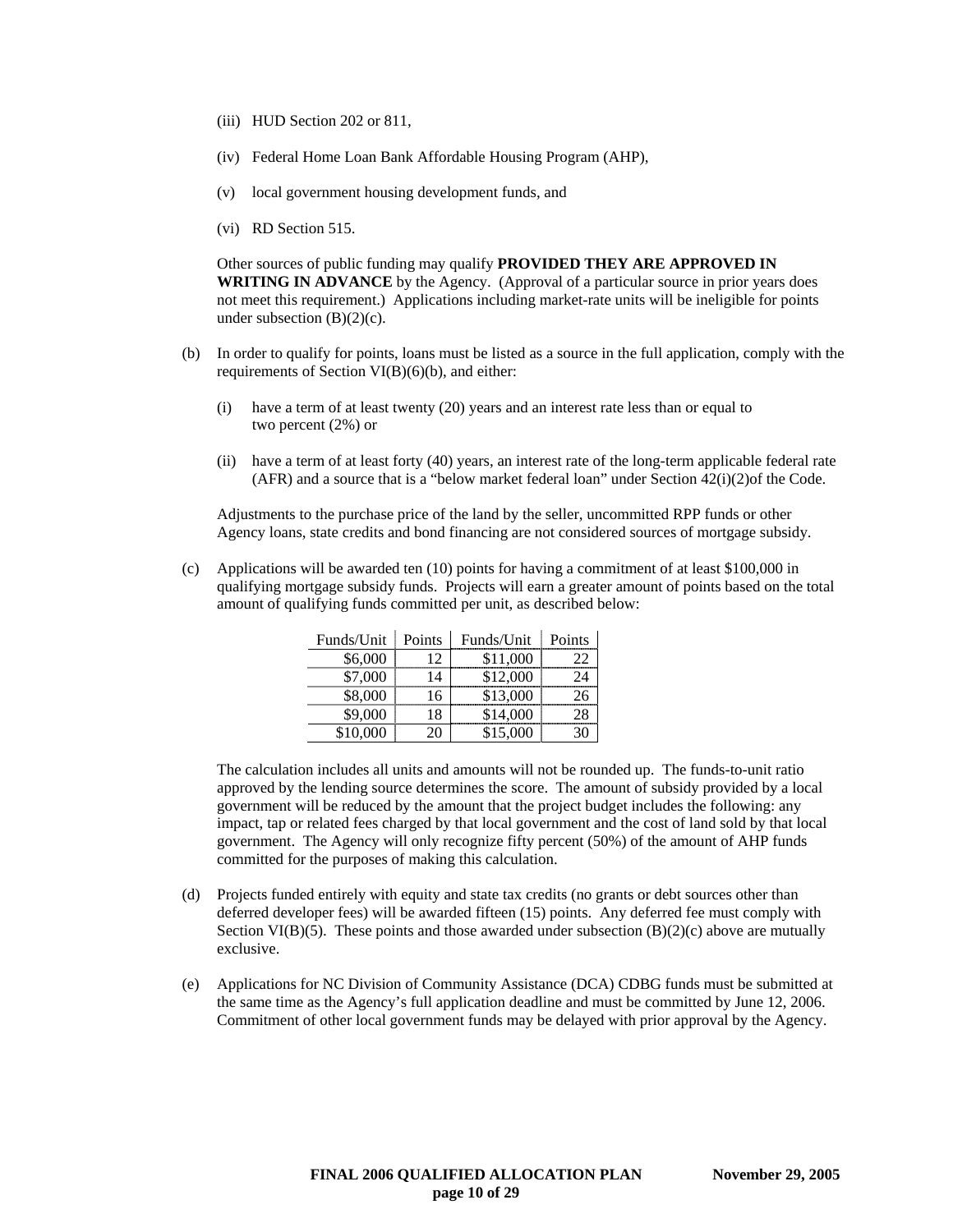## 3. TENANT RENT LEVELS (MAXIMUM 15 POINTS)

Applicants should understand that electing to meet the requirements of this Section will reduce the number of potential tenants for certain units, which may be reflected in the market score. The application may earn points under one of the following scenarios:

- (a) If the project is in a High Income county:
	- Ten (10) points will be awarded if at least twenty-five percent (25%) of qualified units will be affordable to and occupied by households with incomes at or below thirty percent (30%) of county median income.
	- Five (5) points will be awarded if at least fifty percent (50%) of qualified units will be affordable to and occupied by households with incomes at or below forty percent (40%) of county median income.
	- (The two options for point scoring in this subsection (3)(a) are mutually exclusive.)
- (b) If the project is in a Moderate Income county:
	- Fifteen  $(15)$  points will be awarded if at least twenty-five percent  $(25%)$  of qualified units will be affordable to and occupied by households with incomes at or below forty percent (40%) of county median income.
	- Ten  $(10)$  points will be awarded if at least fifty percent  $(50%)$  of qualified units will be affordable to and occupied by households with incomes at or below fifty percent (50%) of county median income.

(The two options for point scoring in this subsection (3)(b) are mutually exclusive.)

- (c) If the project is in a Low Income county, fifteen (15) points will be awarded for projects in which at least forty percent (40%) of qualified units will be affordable to and occupied by households with incomes at or below fifty percent (50%) of county median income.
- (d) In order to be eligible for tax credits, applications for new construction tax exempt bond projects must meet one of the following requirements:
	- at least ten percent (10%) of total units will be affordable to and occupied by households with incomes at or below fifty percent (50%) of county median income, or
	- at least five percent (5%) of total units will be affordable to and occupied by households with incomes at or below forty percent (40%) of county median income.
- (e) Ten (10) points will be awarded to applications for new construction tax exempt bond projects that meet one of the following requirements:
	- at least twenty percent (20%) of total units will be affordable to and occupied by households with incomes at or below fifty percent (50%) of county median income, or
	- at least ten percent (10%) of total units will be affordable to and occupied by households with incomes at or below forty percent (40%) of county median income.
	- (The two options for point scoring in this subsection (3)(e) are mutually exclusive.)

#### 4. COMMITMENT TO EXTEND LOW-INCOME OCCUPANCY

Applicants must agree to record a thirty (30) year Declaration of Land Use Restrictive Covenants for Low-Income Housing Tax Credits (Extended Use Agreement) stating that the owner (a) will not apply for relief under Section  $42(h)(6)(E)(i)(II)$  of the Code, (b) will not refuse to lease any residential unit in the Project to a holder of a voucher or certificate of eligibility under Section 8 of the United States Housing Act of 1937 because of the status of the prospective tenant as such a holder, and (c) will comply with other requirements under the Code, Plan, other relevant statutes and regulations and all representations made in the project application. The Extended Use Agreement may also contain other provisions as determined by the Agency.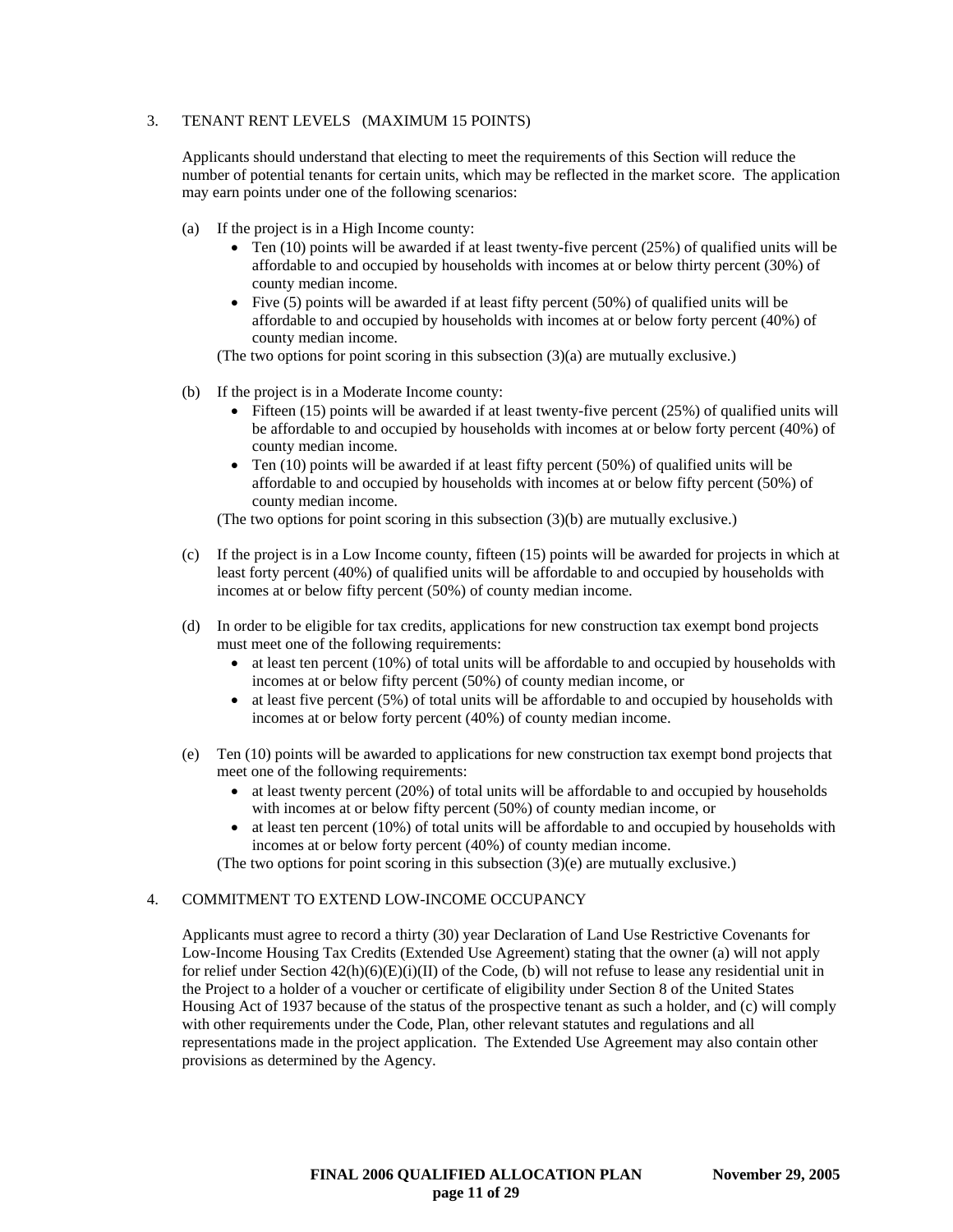### C. PROJECT DEVELOPMENT COSTS AND RPP LIMITATIONS

#### 1. MAXIMUM PROJECT DEVELOPMENT COSTS

- (a) Full applications for new construction projects must have less than \$87,000 per unit in total replacement costs to be eligible for an award of tax credits. Projects with the following characteristics will be allowed \$100,000 per unit:
	- (i) a total of twenty five (25) units or less of detached single family houses or duplexes,
	- (ii) qualify as HOPE VI under Section  $II(C)(1)$ ,
	- (iii) development challenges resulting from being within or adjacent to a central business district,
	- (iv) utilization of historic rehabilitation tax credits, or
	- (v) building(s) with both steel and concrete construction and at least four (4) stories of housing.

The Agency may accept evidence, such as a bid from a third party construction company, for costs in excess of these amounts.

- (b) The following will be excluded from the calculation of total replacement costs in subsection  $(C)(1)(a)$  above:
	- (i) land costs (the lesser of the appraised value or amount in the evidence of site control),
	- (ii) reasonable reserves,
	- (iii) water and sewer tap fees and impact fees (provided that the applicant has included documentation from the local government verifying the amount of fees required), and
	- (iv) the costs directly associated with a Community Service Facility.
- (c) The Agency will compare project development costs shown in full applications submitted in 2004 and 2005 with the actual cost of construction as reflected in the final cost certification. In the event that a project's actual costs would have resulted in negative points that were not assessed in the applicable cycle, those points may be applied to the application(s) of any Principal involved in the current cycle.

#### 2. RESTRICTIONS ON RPP AWARDS

Projects requesting RPP funds may not:

- (a) have total replacement costs (less reasonable reserves) per unit in excess of \$95,000,
- (b) request RPP loan funds in excess of the following amounts per unit- \$15,000 in High Income counties; \$20,000 in Moderate Income counties; \$25,000 in Low Income counties,
- (c) include market-rate units, or
- (d) involve Principals who have entered into a workout or deferment plan within the previous year for an RPP loan awarded after January 1, 1999.

The total RPP loan amount cannot exceed \$1 million per project.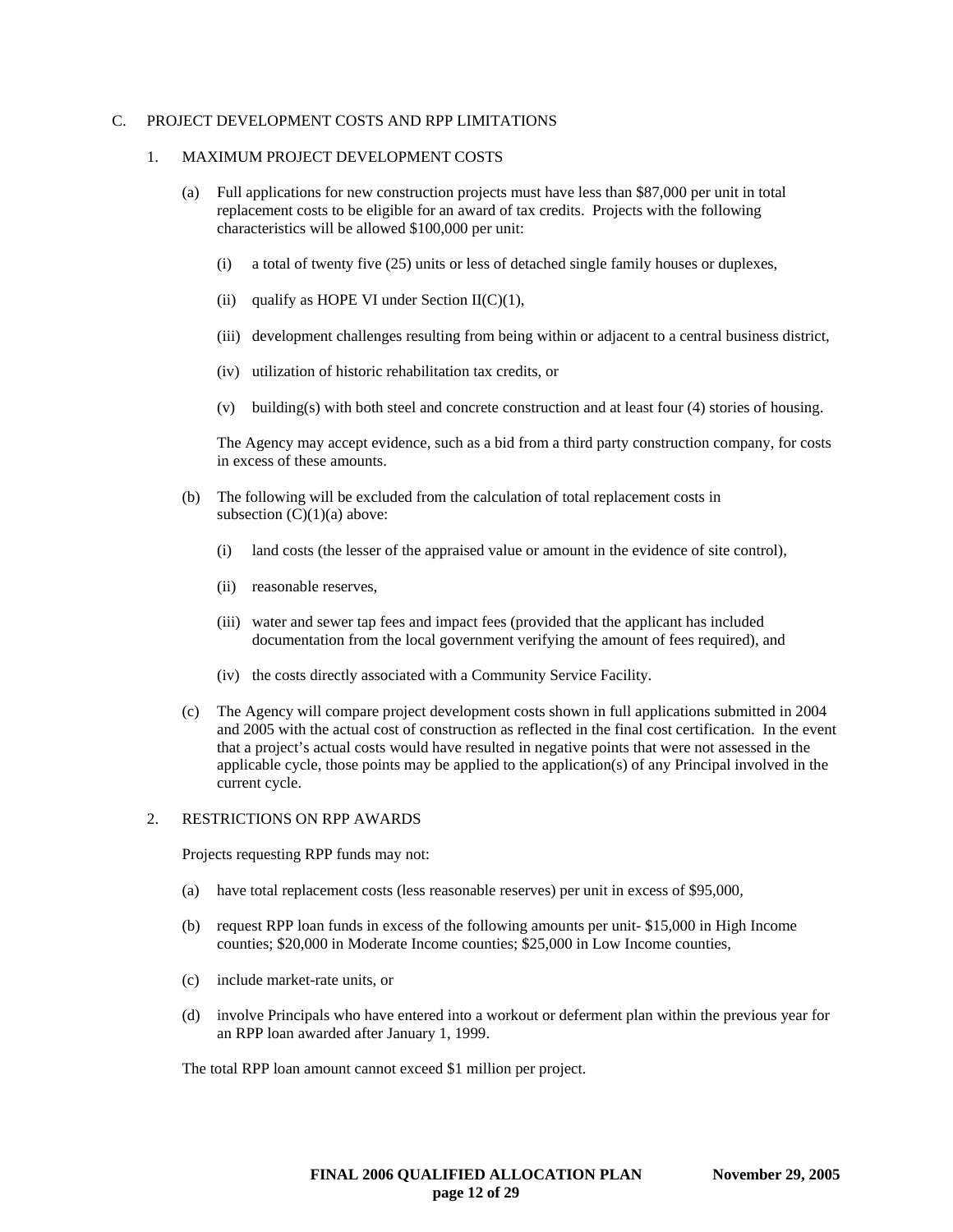## D. CAPABILITY OF THE PROJECT TEAM

#### 1. DEVELOPMENT EXPERIENCE

- (a) At least one Principal must have successfully developed, operated and maintained in compliance either one North Carolina low-income housing tax credit development or six separate low-income housing tax credit developments totaling in excess of 200 units. The development(s) must have been placed in service between December 1, 2000 and January 1, 2005. (The Agency may waive this requirement for applicants with adequate experience in the North Carolina tax credit program.) Such Principal must:
	- (i) be identified in the preliminary application,
	- (ii) become a general partner or managing member of the ownership entity, and
	- (iii) remain responsible for overseeing the development and operation of the project for a period of two (2) years after placed in service.

The Agency will determine what qualifies as successful and who can be considered as involved in a particular project.

- (b) All owners and Principals **must** disclose all previous participation in the low-income housing tax credit program. Additionally, all owners and Principals that have participated in an out of state tax credit allocation must complete the Authorization for Release of Information form and send it to each state identified.
- (c) The Agency reserves the right to determine that a particular development team does not meet the threshold requirement of this Section due to differences between its prior work and the proposed project. Particularly important in this evaluation is the type of subsidy program used in the previous experience (such as tax-exempt bonds, RD).

## 2. MANAGEMENT EXPERIENCE

The management agent must have at least (a) one similar tax credit project in their current portfolio and (b) one staff person serving in a supervisory capacity with regard to the project who has been certified as a tax credit compliance specialist. Such certification must be from an organization accepted by the Agency (refer to the list in **Appendix C**). None of the persons or entities serving as management agent may have in their portfolio a project with material or uncorrected non-compliance beyond the cure period. The management agent listed on the application must be retained by the ownership entity for at least two (2) years after project completion, unless the agent is guilty of specific nonperformance of duties.

### 3. PROJECT TEAM DISQUALIFICATIONS

The Agency may disqualify any owner, Principal or management agent, who:

- (a) has been debarred or received a limited denial of participation in the past 10 years by any federal or state agency from participating in any development program;
- (b) within the past ten years has been in a bankruptcy, an adverse fair housing settlement, an adverse civil rights settlement, or an adverse federal or state government proceeding and settlement;
- (c) has been in a mortgage default or arrearage of three months or more within the last five years on an FHA-insured project, an RD funded rental project, a tax-exempt bond funded mortgage, an Agency loan, a tax credit project or any other publicly subsidized project (resolution of all outstanding Agency concerns regarding the default or arrearage may be considered in assessing disqualification);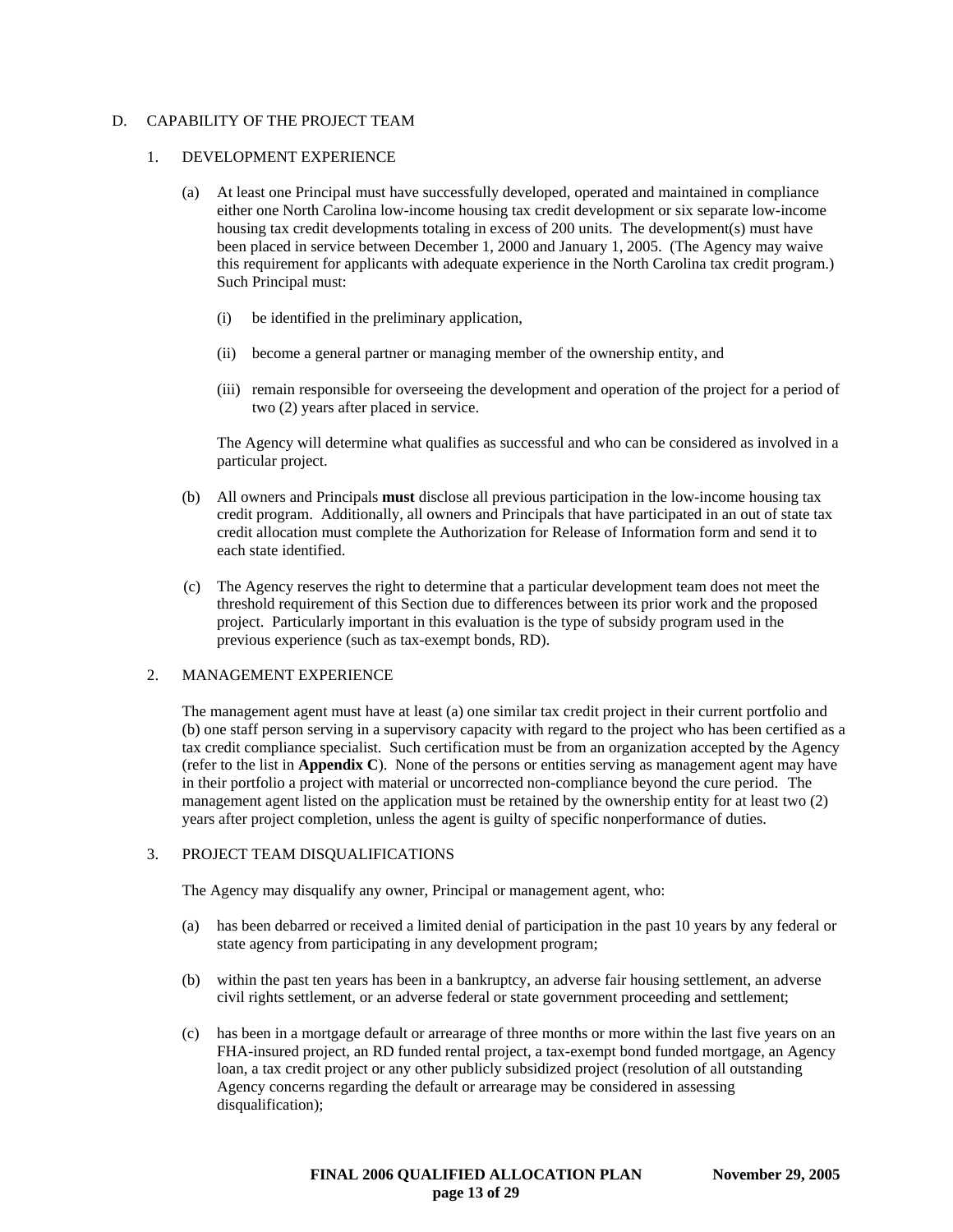- (d) has been involved within the past ten years in a project which previously received an allocation of tax credits but failed to meet standards or requirements of the tax credit allocation or failed to fulfill one of the representations contained in an application for tax credits (this includes returning an allocation of tax credits to the Agency after the carryover agreement has been signed);
- (e) has been found to be directly or indirectly responsible for any other project within the past five years in which there is or was uncorrected noncompliance more than three months from the date of notification by the Agency or any other state allocating agency;
- (f) interferes with a tax credit application for which it is not an owner or Principal at public hearing or other official meeting;
- (g) has outstanding flags in HUD's national 2530 National Participation system;
- (h) has been involved in any project awarded tax credits in 2002 or earlier for which either the permanent financing or equity investment has not closed;
- (i) has been involved in any project awarded tax credits in 2002 or earlier for which the final cost certification requirements have not been met by December 22, 2005;
- (j) has been involved in any project awarded tax credits after 2000 where there has been a change in general partners or managing members during the last five years that the Agency did not approve in writing beforehand;
- (k) would be removed from the ownership of a property that is the subject of an application for rehabilitation tax credits in the current cycle (including the RD 515 set-aside); or
- (l) is not in good standing with the Agency.

A disqualification under this subsection (D)(3) will result in the individual or entity involved not being allowed to participate in the 2006 cycle and removing from consideration any application where they are identified.

### E. UNIT MIX AND PROJECT SIZE

- 1. Ten (-10) points will be subtracted from any full application that includes market-rate units. This penalty will not apply where, as of the full application, the rents for all market rate units are at least five percent (5%) higher than the maximum allowed for a unit at 60% AMI and the market study indicates that such rents are feasible.
- 2. New construction 9% tax credit projects may not exceed 100 units.
- 3. New construction bond financed projects may not exceed 180 units.

The Agency reserves the right to waive the penalties and limitations in this Section IV(E) for proposals that reduce low-income and minority concentration, and subsection (E)(2) for proposals that are within a transit station area as defined by the Charlotte Region Transit Station Area Joint Development Principles and Policy Guidelines.

#### F. SPECIAL CRITERIA AND TIEBREAKERS (MAXIMUM 25 POINTS)

#### 1. HUD PROGRAMS (MAXIMUM 15 POINTS)

Fifteen (15) points will be awarded to projects that have an obligation of funds from the HUD 202 or 811 programs, including project based rental assistance appropriate for the project.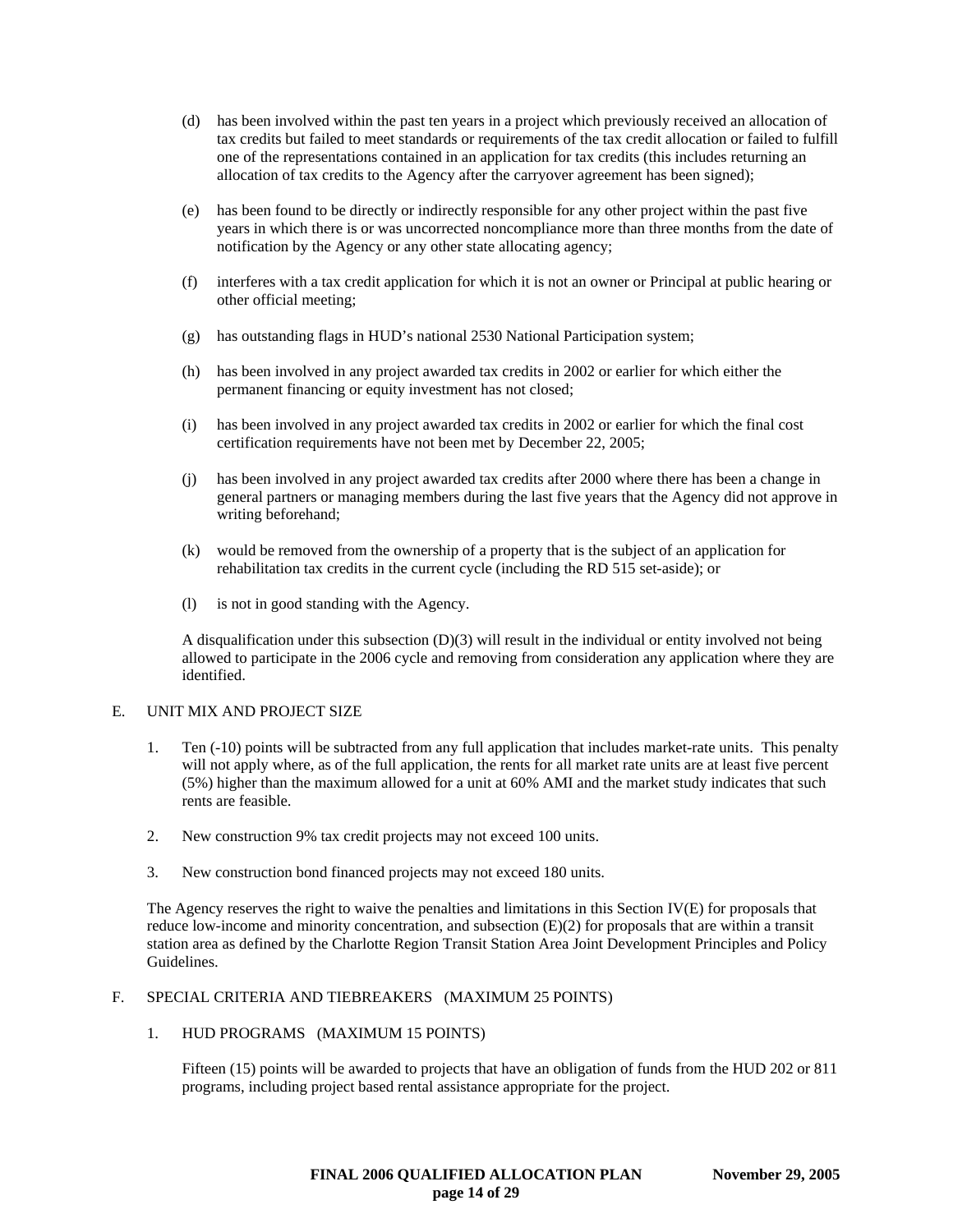### 2. COMMUNITY REVITALIZATION PLANS (MAXIMUM 10 POINTS)

Ten (10) points will be awarded to applications if all of the following apply:

- (a) the project is within the area identified by a community revitalization plan (CRP);
- (b) the project is in a Qualified Census Tract or the CRP is primarily focused on an existing residential neighborhood;
- (c) the project is consistent with and contributes to the CRP; and
- (d) meets one of the following sets of criteria-
	- (i) the CRP was officially adopted by a local government after January 1, 1998, there is a specific timetable and funding commitment; and some of the progress or improvement described in the CRP is visibly evident,
	- (ii) the activities described in the CRP are well underway, with at least some having been completed, or
	- (iii) the proposed project includes a Community Service Facility.

The CRP must be included with the preliminary application to be eligible for points in this subsection.

#### 3. UNITS FOR THE MOBILITY IMPAIRED

Five percent (5%) of all units in new construction projects must:

- (a) be fully accessible according to the standards set forth in Volume 1-C (1999) of the North Carolina State Building Code, (Chapter 30, Multi-Family Dwellings),
- (b) have at least one bathroom with a toilet located in a five foot by five foot clear floor space (may overlap with the five foot turning diameter described in Chapter 30), with no overlapping elements or fixtures; the toilet must be positioned in a corner with the centerline of the toilet bowl 18 inches from the sidewall, and
- (c) have at least one bathroom with a 36 inch by 60 inch (minimum size) curbless, roll-in shower. Such showers must also meet the requirements for accessible controls as required by Volume 1-C.

At least one unit in each class of fully accessible units must meet the above requirements. Unit classes are measured by the number of bedrooms, pursuant to Volume 1-C (1999) of the North Carolina State Building Code (Chapter 30, Section 30.3.2.) **THESE UNITS ARE IN ADDITION TO MOBILITY IMPAIRED UNITS REQUIRED BY FEDERAL AND STATE LAW (INCLUDING BUILDING CODES).**

### 4. TARGETING PLANS

All projects will be required to target the greater of five (5) units or ten percent (10%) of the total units to persons with disabilities or homeless populations. (The five unit minimum does not apply to applications without federal project-based rental assistance.) Projects that are targeting units under this Section are not required to provide onsite supportive services or a service coordinator. Project owners must demonstrate a partnership with a local lead agency and submit a Targeting Plan for review and certification by the N.C. Department of Health and Human Services (DHHS).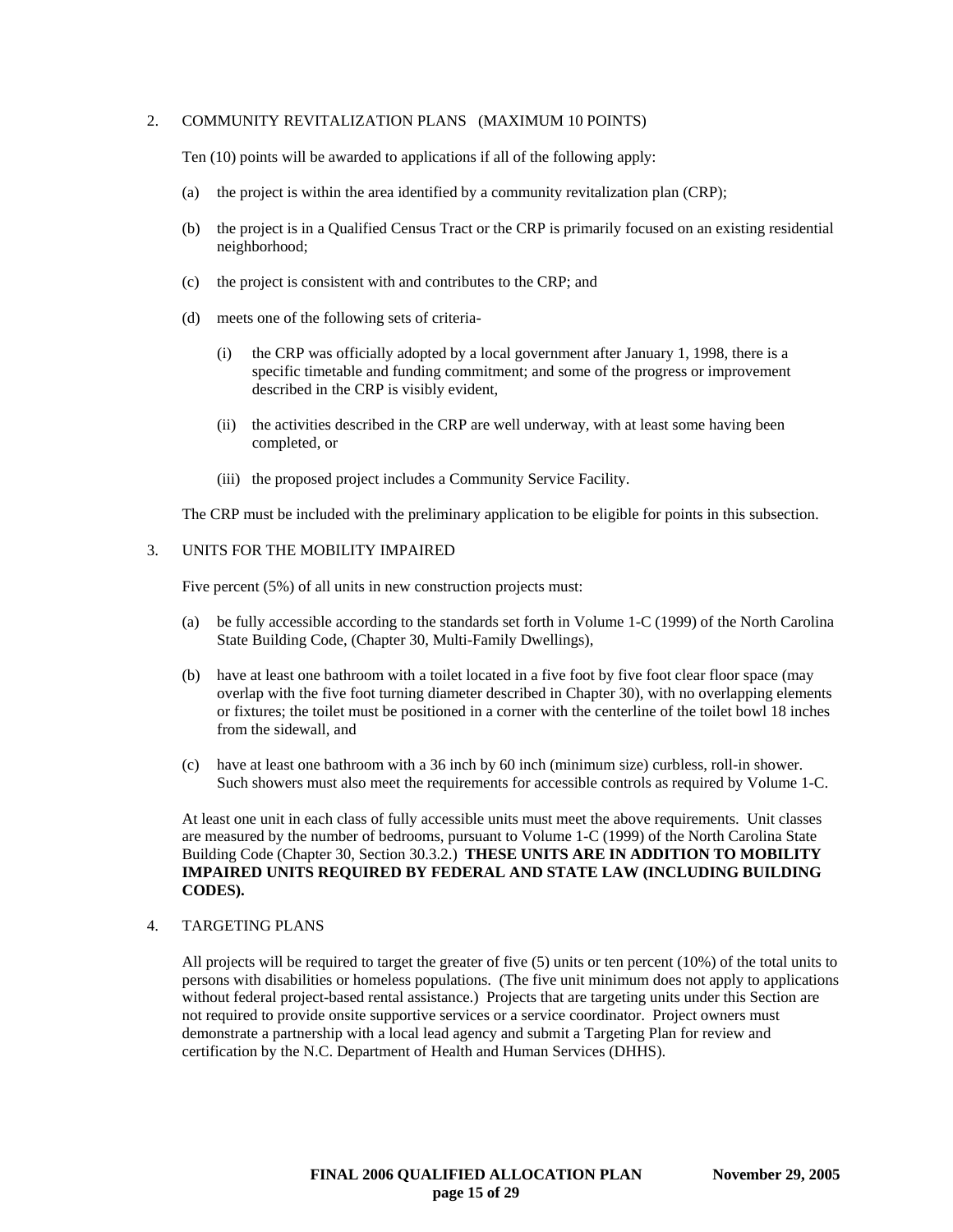At a minimum, Targeting Plans must include:

- (a) A description of how the development will meet the needs of the targeted tenants including access to supportive services, transportation, proximity to community amenities, etc.
- (b) A description of the experience of the local lead agency and their capacity to provide access to supportive services, and to maintain relationships with the management agent and community service providers for the duration of the compliance period.
- (c) A Memorandum of Understanding (MOU) between the developer(s), management agent and the lead local agency. The MOU will include-
	- (i) A commitment from the local lead agency to provide, coordinate and/or act as a referral agent to assure that supportive services will be available to the targeted tenants.
	- (ii) The referral and screening process that will be used to refer tenants to the development, the screening criteria that will be used, and the willingness of all parties to negotiate reasonable accommodations to facilitate the admittance of persons with disabilities into the development.
	- (iii) A communications plan between the development management and the local lead agency that will accommodate staff turnover and assure continuing linkages between the development and the local lead agency for the duration of the compliance period.
- (d) Certification that participation in supportive services will not be a condition of tenancy (not required for projects where all of the units are providing transitional housing for the homeless).
- (e) Agreement that for a period of ninety (90) days after the initial rent-up period begins, the number of units specified in the application for persons with disabilities will be held vacant other than for such population(s).
- (f) Agreement to maintain a separate waiting list for persons with disabilities and prioritizing these individuals for any units that may become vacant after the initial rent-up period, based upon the minimum number of units specified in the application.
- (g) Agreement to affirmatively market to persons with disabilities.
- (h) Agreement to include a section on reasonable accommodation in property management's application for tenancy.
- (i) Agreement to accept Section 8 vouchers or certificates (or other rental assistance) as allowable income as part of property management income requirement guidelines for eligible tenants and not require total income beyond that which is reasonably available to persons with disabilities currently receiving SSI and SSDI benefits.

The requirements of this Section  $IV(F)(4)$  may be fully or partially waived to the extent the Agency determines that they are not feasible. A detailed description of the elements to be addressed in the Targeting Plan is included in **Appendix D** (incorporated herein by reference). Applicants will agree to complete the requirements of this Section IV(F)(4) and **Appendix D** by the earlier of July 28, 2007 or four months prior to the project's placed in service date. (The Agency may set additional interim requirements.) This subsection (F)(4) does not apply to tax-exempt bond applications.

#### 5. TIEBREAKER CRITERIA

The following will be used to award tax credits in the event that the final scores of more than one project are identical.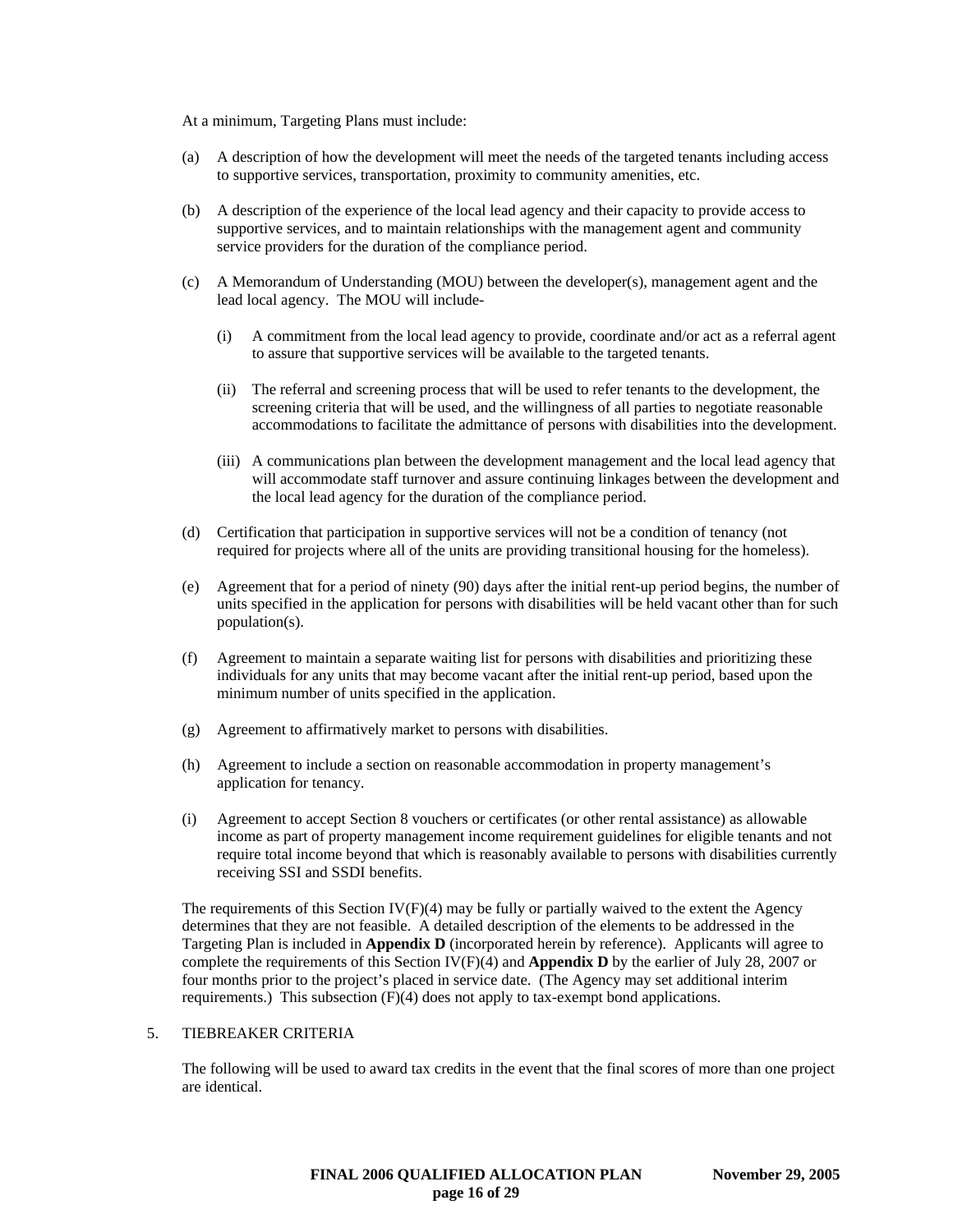- (a) First Tiebreaker: The project requesting the least amount of federal tax credits per unit based on the Agency's equity needs analysis.
- (b) Second Tiebreaker: Tenants with Children: Projects that can serve tenant populations with children. Developments will qualify for this designation if at least twenty-five (25%) of the units are three or four bedrooms. This tiebreaker will only apply where the market study shows a clear demand' for this population (as determined by the Agency).
- (c) Third Tiebreaker: Tenant Ownership: Projects that are intended for eventual tenant ownership. Such developments must utilize a detached single family site plan and building design and have a business plan describing how the project will convert to tenant ownership at the end of the 30-year compliance period.

In the event that a tie remains after considering the above tiebreakers, the project requesting the least amount of federal tax credits will be awarded.

#### G. DESIGN STANDARDS (MAXIMUM 80 POINTS)

All proposed measures must be shown on the plans or in specifications in the application in order to receive points.

- 1. A maximum of eighty (80) points will be awarded for new construction projects based on the following criteria.
	- (a) Site plan considerations: A maximum of fifteen (15) points will be given for projects which include:
		- (i) an attractive, scattered building layout focusing on visual appeal and privacy;
		- (ii) exterior amenities, including resident garden plots; playground; tot lot; basketball court; volleyball court; walking trails; fitness stations; gazebo/arbor; picnic area with tables/grilles; horseshoe pit; shuffleboard; car care area with vacuum; fenced ball field; swimming pool; covered drive-through at entry; flag pole; sitting areas; covered drop off at entry; large fountain; tennis court; irrigated lawns; garages/covered parking; bike racks; bus shelter; creating accessible walks linking buildings to each other, to common areas and to parking; having large open spaces for recreational activities, having a well-designed entry to the site with attractive signage, lighting and landscaping;
		- (iii) interior amenities, including screened porch; sunroom with chairs; exercise room; exam room; reading room/library; game/craft room; resident computer center; TV room; beauty salon; vending area; storage for elderly projects; a Community Service Facility; providing highspeed Internet access (involves both a data connection in the living area of each unit that is separate from the cable/telephone connection and support from a project-wide network or a functional equivalent).

Other amenities may be used, but will require Agency approval prior to full application. In order to receive points, the items listed above must be clearly indicated on the site drawings.

- (b) Building and floor plan design: A maximum of forty-five (45) points will be given for projects which include:
	- (i) creative and versatile architectural designs (examples of exterior building designs include broken roof lines, front gables, dormers or front extended facades, wide banding and vertical and horizontal siding applications, some brick veneer, front porches and attractive deck rail patterns);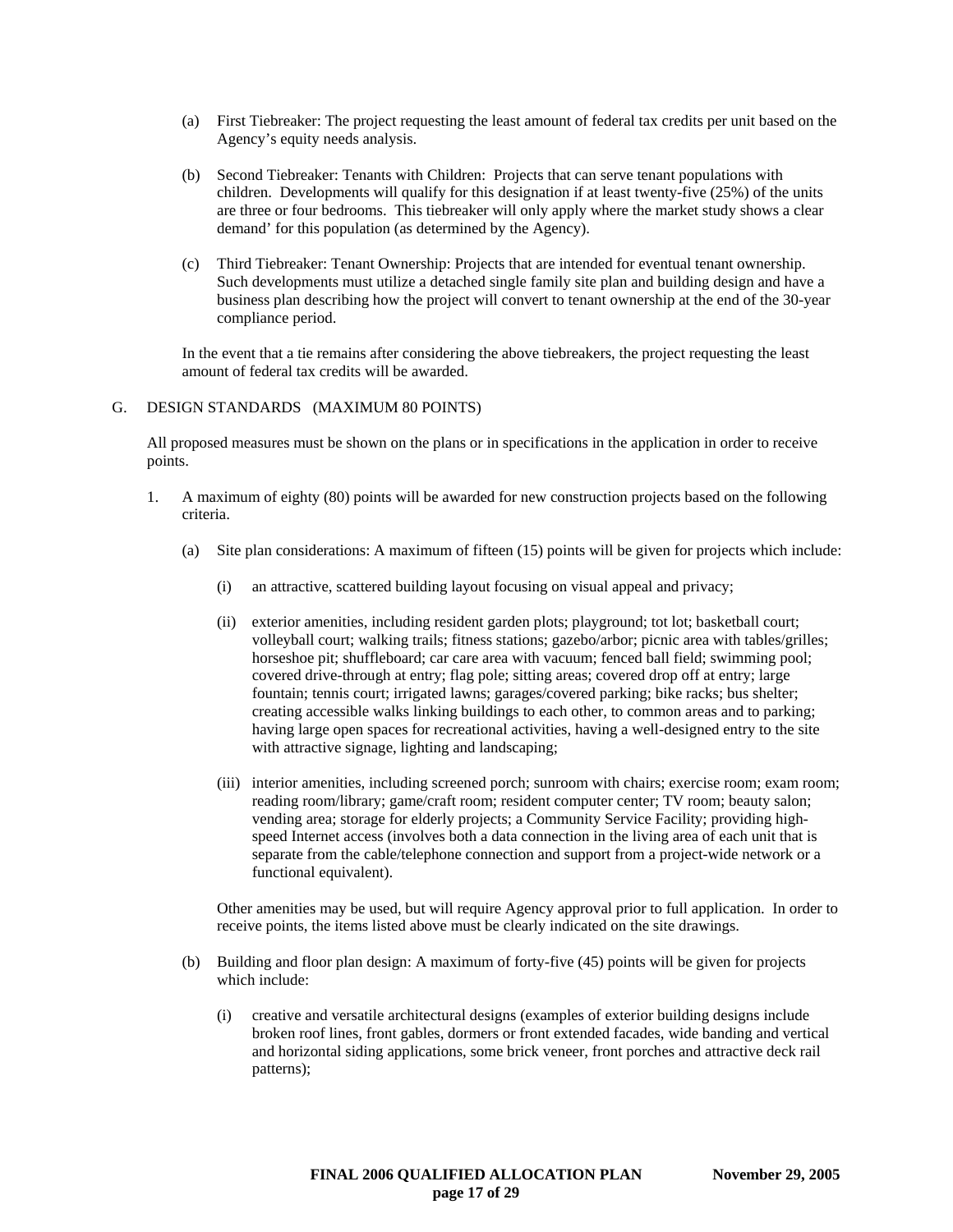- (ii) open, flowing floor plans (examples include spacious kitchens, bathrooms, living rooms and dining rooms, dwelling units that exceed minimum square footages, bedrooms that exceed minimum square footages, bathrooms that are large with vanities and open floor spaces, kitchens that provide an abundance of counter top working space and cabinets, availability of storage space other than bedroom closets, and the adequacy of closet space, including large walk-in closets).
- (c) Construction characteristics: A maximum of twenty (20) points will be given to projects which include:
	- (i) low maintenance, high durability, energy efficient products, and quality components (examples include high-grade vinyl or VC tile in kitchens, bathrooms, entryways, and laundry areas;
	- (ii) energy efficient components that exceed Agency or building code minimum standards;
	- (iii) measures to provide good attic and roof ventilation, use vinyl or aluminum windows and steel insulated exterior doors;
	- (iv) to use quality exterior siding, such as vinyl, hardiplank, or brick veneer and have pre-finished aluminum exterior trim, including fascia, soffit, and porch posts.
- 2. Completion of previously approved projects: Negative points will be assessed for projects with owners or Principals of prior project(s) that were not built in accordance with the plans and specifications on which such prior project(s') Design Standards score was based, if deviation from such plans and specifications results in conditions that would justify a reduction in that prior project(s') original Design Standards score(s). The number of negative points assessed to the project in the current year will be equal to the cumulative number of points by which each such prior project's original Design Standards score would have been so reduced to reflect the deviation, adjusted to reflect any change in the scale of the Design Standards scoring. For example, if the reduction in the prior project's Design Standards score as a result of the deviation from its plans and specifications is determined to be 10 points based on a scale of 50 maximum Design Standards points at the time such prior project was awarded tax credits, if there is a current scale of 100 maximum Design Standards points, the negative points assessed to the current project based on that prior project's deviation from its plans and specifications would be 20 points. Design and construction changes approved in writing by the Agency will not result in any negative points assessed under this Section.
- 3. The minimum threshold requirements for design are found in **Appendix B** (incorporated herein by reference) and must be used for all projects receiving tax credits or RPP funding. These minimum requirements include, but are not limited to, standards in the following areas: on-site postal and laundry facilities; community/office space; on-site parking and refuse collection areas; exterior and interior building design; plumbing and electrical provisions; heating, ventilating and air conditioning provisions; sitework; bedrooms, bathrooms and kitchens; provisions for all elderly housing; provisions for sight and hearing impaired residents; Fair Housing, Americans with Disabilities Act and the North Carolina State Accessibility Code requirements; and additional architectural requirements for renovation of existing apartment projects.

## H. CRITERIA FOR SELECTION OF REHABILITATION PROJECTS

#### 1. THRESHOLD REQUIREMENTS

In order to be eligible for funding under Section II(A), a project must:

(a) have either (i) committed mortgage subsidies from a local government in excess of \$5,000 per unit, (ii) federal project-based rental assistance for at least thirty percent (30%) of the total units,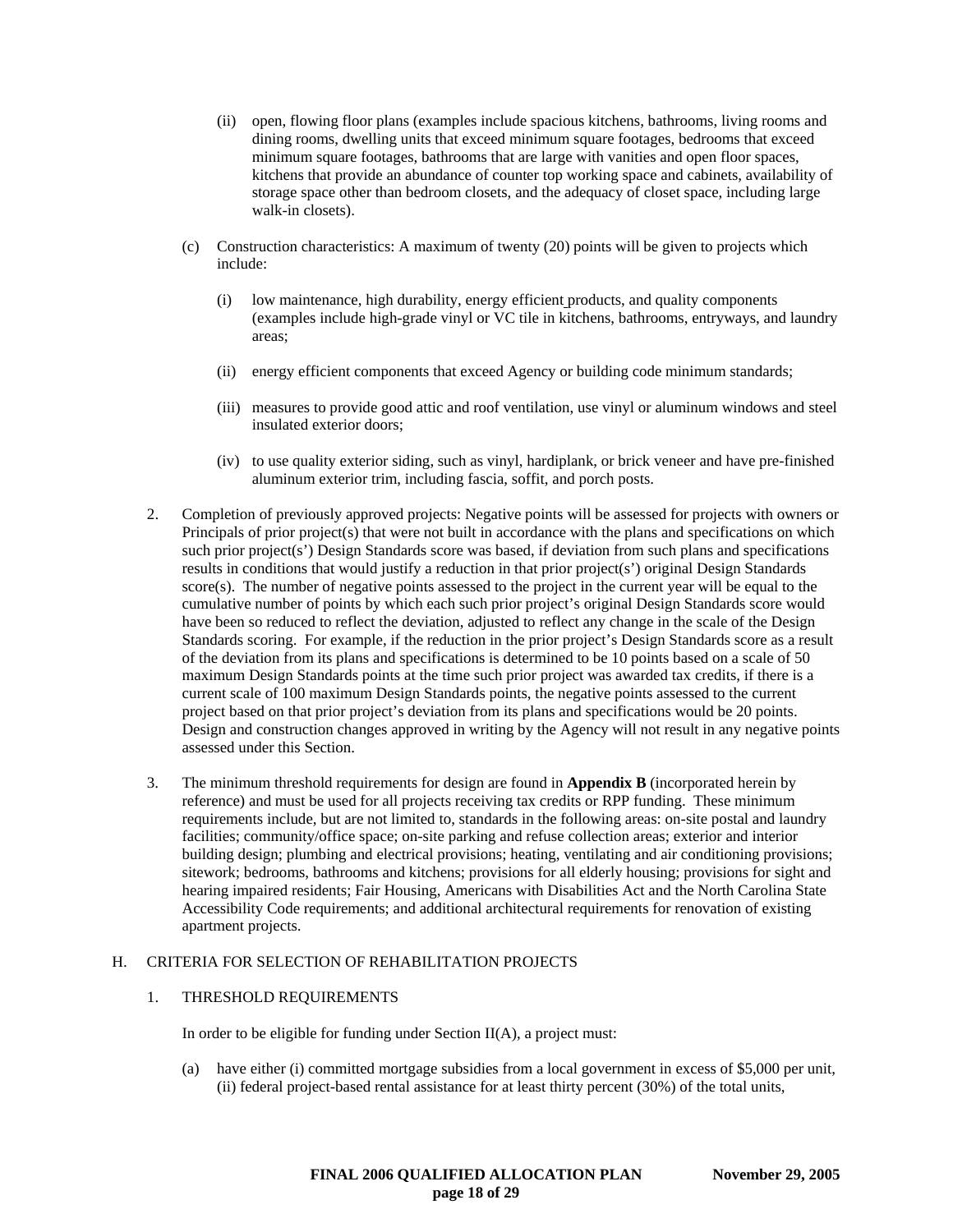- (b) have been placed in service on or before December 31, 1990,
- (c) require rehabilitation expenses in excess of \$15,000 per unit (as supported by a physical needs assessment approved by the Agency),
- (d) not have an acquisition cost in excess of sixty percent (60%) of the total replacement costs,
- (e) not be feasible using tax exempt bonds (as determined by the Agency),
- (f) not have received an Agency loan in the last five (5) years,
- (g) not be deteriorated to the point of requiring demolition, and
- (h) not have begun or completed a full debt restructuring under the Mark to Market process (or any similar HUD program).

Rehabilitation expenses include hard construction costs directly attributable to the project, excluding costs for a new community building, as calculated using lines 2 through 7 (less line 6) in the Project Development Cost Description.

The thresholds and criteria for rehabilitation applications utilizing tax exempt bonds are in **Appendix G**.

## 2. EVALUATION CRITERIA

The Agency will evaluate applications based on the following criteria, which are listed in order of importance. Each one will serve both to determine allocations and as a threshold requirement; the Agency may remove an application from consideration if the proposal is sufficiently inadequate in any of the categories. For purposes of making awards, the Agency will not consider subsections (d) through (h) below if the outcome is determined by the criteria in subsections (a) through (c).

- (a) The Agency will give the highest priority to applications proposing to rehabilitate the state's most distressed existing housing, particularly buildings with accessibility or life, health and safety problems.
- (b) The Agency will give priority to applications that propose a scope of work appropriate to the building(s), as reflected in the Physical Needs Assessment. (Proposals may not involve unnecessary work.) Specifically, proposals should involve the following:
	- (i) Making "common areas" handicap accessible, creating or improving sidewalks, installing new roof shingles, adding gutters, sealing brick veneers, applying exterior paint, and resurfacing or re-paving parking areas.
	- (ii) Improving site and exterior dwelling lighting, landscaping/fencing, and installing high-quality vinyl or hardiplank siding.
	- (iii) Adding gables, porches, dormers or roof sheds.
	- (iv) Use energy-efficient related products to replace inferior ones, including insulated windows and doors, and adding additional insulation.
	- (v) Improving heating and cooling units, plumbing fixtures, water heaters, toilets, sinks, faucets and tub/shower units.
	- (vi) Improving quality of interior conditions and fixtures, including carpet, vinyl, interior doors, painting, drywall repairs, cabinets, appliances, light fixtures and mini-blinds.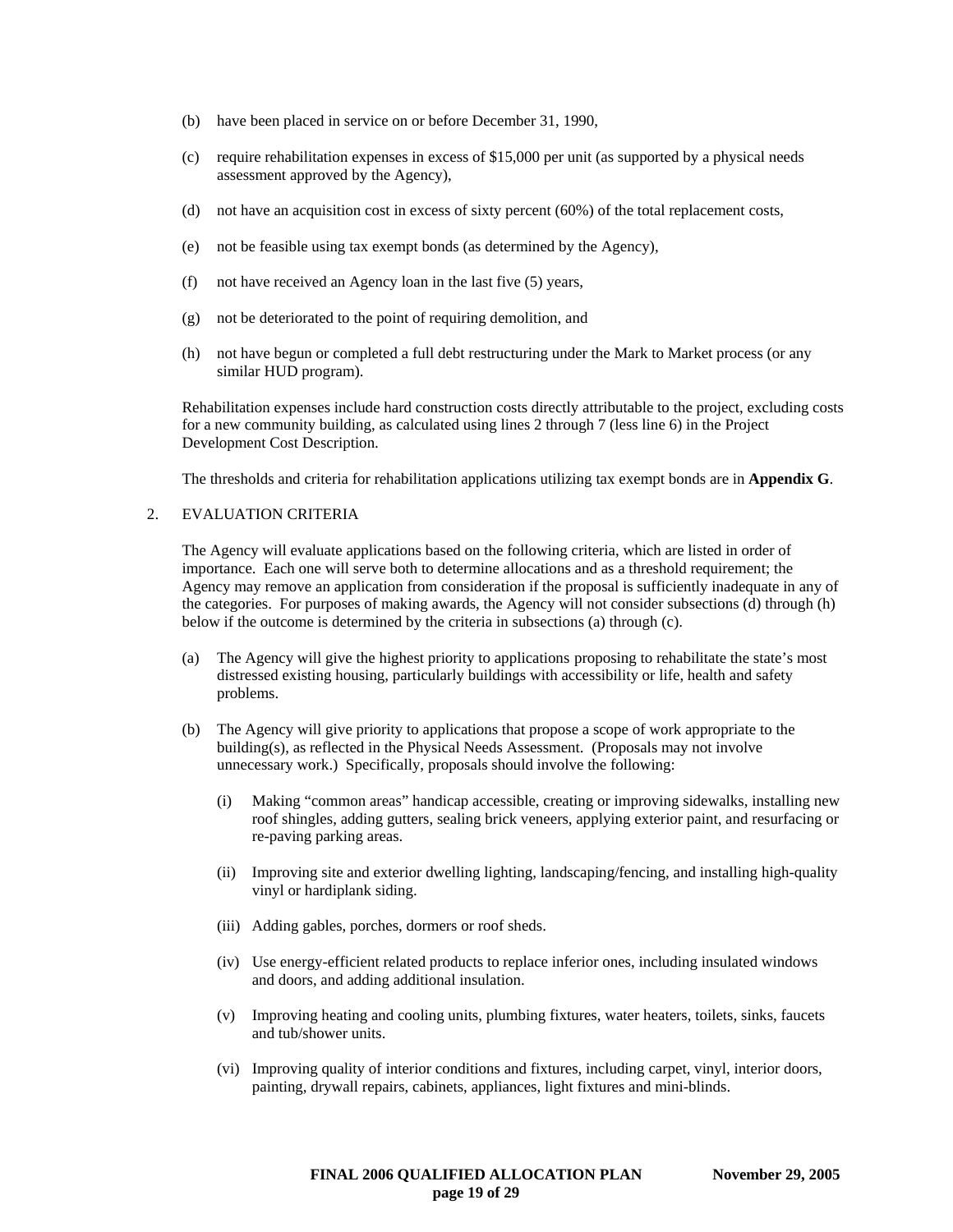- (c) Applications will have a reduced likelihood of being awarded tax credits to the extent that the purpose is to subsidize an ownership transfer.
- (d) Shortcomings in the above three criteria will be mitigated to the extent that a tax credit allocation is necessary to prevent (i) conversion of units to market rate rents or (ii) loss of government resources (including past, present and future investments).
- (e) The Agency will give priority to applications that have mortgage subsidy resources committed as part of the application.
- (f) Applications will have priority to the extent that the rehabilitation improvements are a part of a community revitalization plan or will benefit the surrounding community. However, projects in severely distressed areas will have a reduced likelihood of being awarded tax credits.
- (g) Applications will have a reduced likelihood of being awarded tax credits based on the number of tenants that would be permanently relocated (including market-rate).
- (h) While allocation of rehabilitation tax credits is not subject to any regional set-aside, the Agency will consider the geographic distribution of this resource and will attempt to avoid a concentration of awards in any one area of the state.

## **V. PRIORITY FOR ALLOCATION OF BOND CAP**

Applicants proposing to use tax-exempt bonds with 4% tax credits must meet all of the requirements of the Plan and **Appendix G** (incorporated herein by reference) to claim such credits. The Committee will allocate the multifamily portion of the state's tax-exempt bond authority in the following order of priority:

- A. Projects that serve as a component of an overall HOPE VI revitalization effort.
- B. Rehabilitation projects.
- C. Adaptive re-use projects.
- D. Other new construction projects.

Applications will only be allocated bond authority if there is enough remaining after awarding all eligible applications in higher priority levels. Within each category, allocation priority will be based on the relevant scoring and threshold requirements of Section IV.

## **VI. GENERAL REQUIREMENTS**

## A. GENERAL THRESHOLD REQUIREMENTS FOR PROJECT PROPOSALS

- 1. Projects with Historic Tax Credits: Buildings either must be on the National Register of Historic Places or approved for the State Housing Preservation Office's study list at the time of the full application. Evidence of meeting this requirement should be provided.
- 2. Nonprofit Set-Aside: For purposes of being considered as a nonprofit sponsored application under Section II(D), at least one nonprofit entity (or, where applicable, its qualified corporation) involved in a project must: (a) be qualified under Section  $501(c)(3)$  or (4) of the Code, (b) materially participate, as defined under federal law, in the acquisition, development, ownership, and ongoing operation of the property for the entire compliance period, (c) have as one of its exempt purposes the fostering of lowincome housing, (d) own, directly or indirectly, an equity interest in the applicant and (e) be a managing member or general partner of the applicant.

The Agency reserves the right to make a determination that the nonprofit owner is not affiliated with or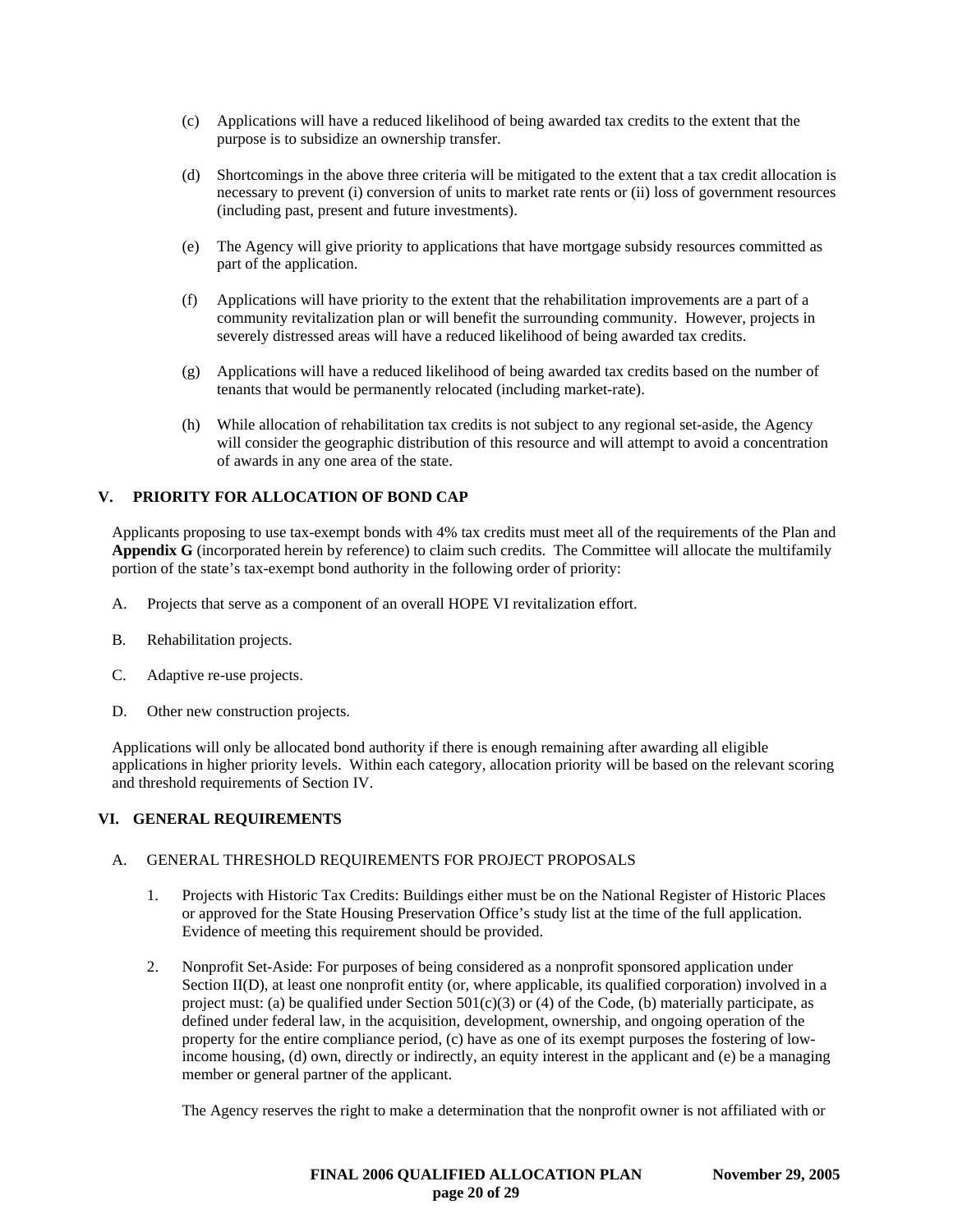controlled by a for-profit entity or entities other than a qualified corporation. There can be no identity of interest between any nonprofit owner and for-profit entity, other than a qualified corporation.

- 3. Environmental Hazards: All projects involving use of existing structures must submit a hazardous material report which provides the results of testing for asbestos containing materials, lead based paint, Polychlorinated Biphenyls (PCBs), underground storage tanks, petroleum bulk storage tanks, Chlorofluorocarbons (CFCs), and other hazardous materials. The testing must be performed by professionals licensed to do hazardous materials testing. A report written by an architect or building contractor or developer will not suffice. A plan and projected costs for removal of hazardous materials must also be included.
- 4. Appraisals: The Agency will not allow the project budget to include more for land costs than the lesser of its appraised market value or the purchase price. Any project budgeting more than \$15,000 per acre toward land costs must submit with the full application a real estate "as is" appraisal that is a) dated no more than six (6) months from the full application deadline, b) prepared by an independent, state certified appraiser and c) complies with the Uniform Standards of Professional Appraisal Practice. The Agency may require appraisals where cost per acre is below this amount. Appraisals for rehabilitation and adaptive re-use projects must break out the land and building values from the total value.
- 5. Concentration: Projects cannot be in areas of minority and low-income concentration (measured by comparing the percentage of minority and low-income households in the site's census tract with the community overall). The Agency may make an exception for projects in economically distressed areas which have community revitalization plans with public funds committed to support the effort.
- 6. Displacement: For rehabilitation projects and in every other instance of tenant displacement, including temporary, the applicant must supply with the full application a plan describing how displaced persons will be relocated, including a description of the costs of relocation. The applicant is responsible for all relocation expenses, which must be included in the project's development budget. Applicants must also comply with the Uniform Relocation Assistance and Real Property Acquisition Policies Act of 1970, as revised in 49 C.F.R. Part 24.
- 7. Tax Information Authorization: Applicants and Principals must submit an executed IRS Form 8821 with their full applications; every owner should submit a separate form.
- 8. Feasibility: The Agency will not allocate tax credits or RPP funding to applications that may have difficulty being completed or operated for the compliance period. Examples include projects that may not secure an equity investment or a Principal that has inadequate capacity to successfully carry out the development process.

## B. UNDERWRITING THRESHOLD REQUIREMENTS

The following minimum financial underwriting requirements apply to all projects. Projects that cannot meet these minimum requirements, as determined by the Agency, will not receive tax credits or RPP funding.

- 1. Loan Underwriting Standards:
	- (a) Projects applying for tax credits only will be underwritten with rents escalating at three percent (3%) and operating expenses escalating at four percent (4%).
	- (b) All projects will be underwritten assuming a constant seven percent (7%) vacancy and must reflect a 1.15 Debt Coverage Ratio (DCR) for the term of any debt financing on the project. Projects with less than forty (40) units must also demonstrate \$150 per unit per year of net cash flow for the first fifteen (15) years. This does not apply to projects with rental assistance provided through RD.
	- (c) RPP loans will be underwritten using a twenty (20) year term and a two percent (2%) interest rate. The Agency may alter these terms to ensure project feasibility. Rents for projects utilizing HOME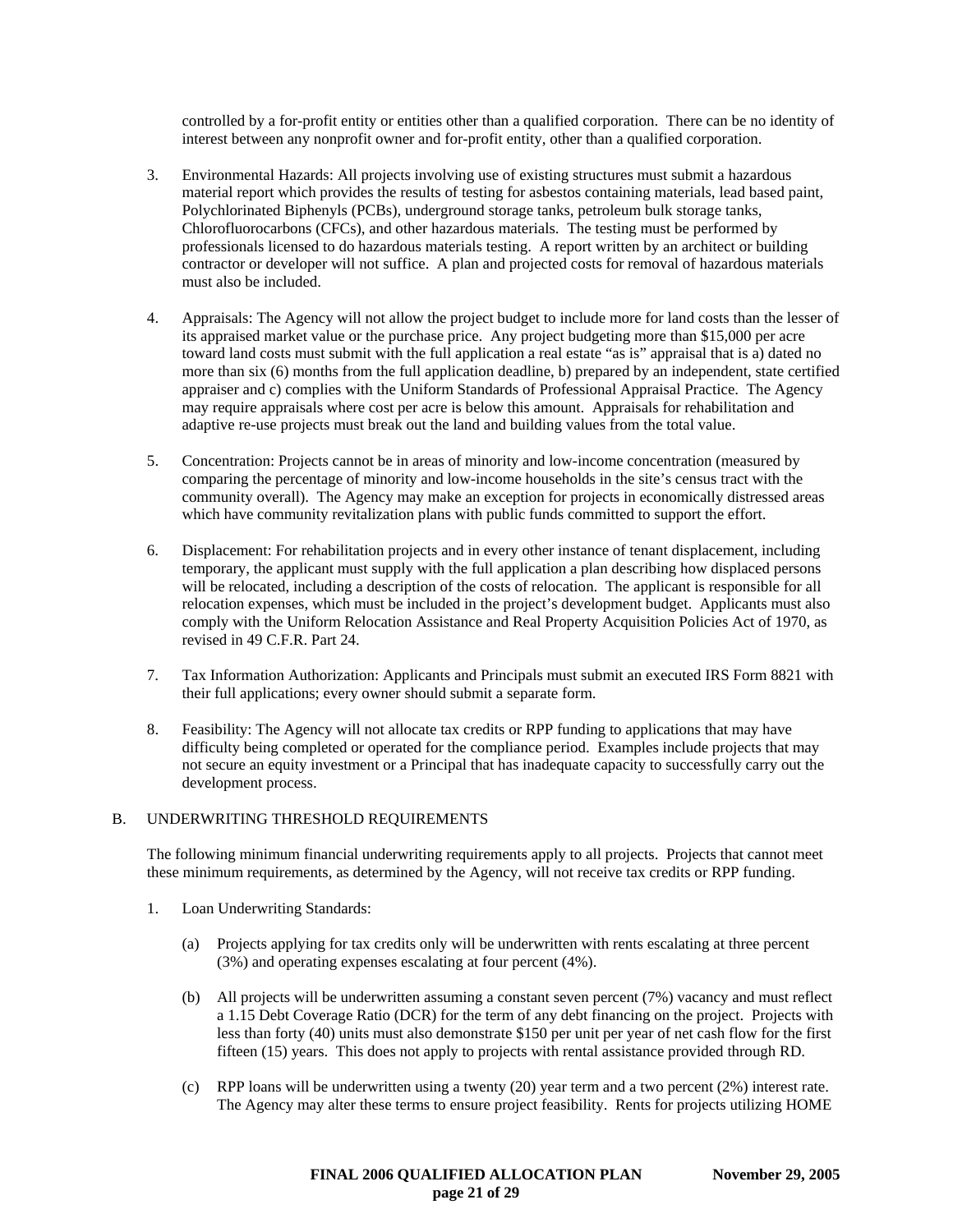funds will not exceed the Fair Market Rents established by HUD. Underwriting of applications with a commitment from RD will incorporate the requirements of that program, and any RPP loan will have a 30 year term (fully amortizing) and zero percent  $(0\%)$  interest.

- (d) The Agency may determine that the interest rate on a loan must be reduced where an application shows an excessive amount accruing towards a balloon payment.
- 2. Operating Expenses:
	- (a) New construction (excluding adaptive re-use): \$2,300 per unit per year not including taxes, reserves and resident support services.
	- (b) Renovation (includes rehabilitation and adaptive re-use): \$2,500 per unit per year not including taxes, reserves and resident support services.
	- (c) Owner projected operating expenses will be used if they are higher than Agency minimums. The proposed management agent (or management staff if there is an identity of interest) must sign a statement (to be submitted with the full application) agreeing that the operating expense projections are reasonable.
- 3. Equity Pricing:

The Agency will conduct a survey of tax credit equity investors to determine appropriate pricing assumptions. Projects will be underwritten using the greater of this amount and the applicant's projection.

Equity should be calculated net of any syndication fees. Bridge loan interest typically incurred by the syndicator to enable an up front payment of equity should not be charged to the project directly, but be reflected in the net payment of equity. Equity should be based on tax credits to be used by the investor(s), excluding those allocated to the Principals unless these entities are making an equity contribution in exchange for the tax credits.

- 4. Reserves:
	- (a) Rent-up Reserve: Required for all except bond financed projects. A reasonable amount must be established based on the projected rent-up time considering the market and target population, but in no event shall be less than \$300 per unit. These funds must be available to the management agent to pay rent-up expenses incurred in excess of rent-up expenses budgeted for in the project development costs. The funds are to be deposited in a separate bank account and evidence of such transaction provided to the Agency 90 days prior to the expected placed in service date. All funds remaining in the rent-up reserve at the time the project reaches ninety-three (93%) occupancy must be transferred to the project replacement reserve account.

For those projects receiving loan funds from RD, the 2% initial operating and maintenance capital established by RD will be considered the required rent-up reserve deposit.

(b) Operating Reserve: Required for all projects except those receiving loan funds from RD. The operating reserve will be the greater of a) \$1,500 per unit or b) six month's debt service and operating expenses, and must be maintained for the duration of the low-income use period.

Projects receiving RPP funds must capitalize the operating reserve account prior to the RPP loan closing. The Agency must approve any withdrawals from the operating account to meet project's operating deficits.

The operating reserve can be funded by deferring the developer's fees of the project. If this method is utilized, the deferred amounts owed to the developer can only be repaid from cash flow if all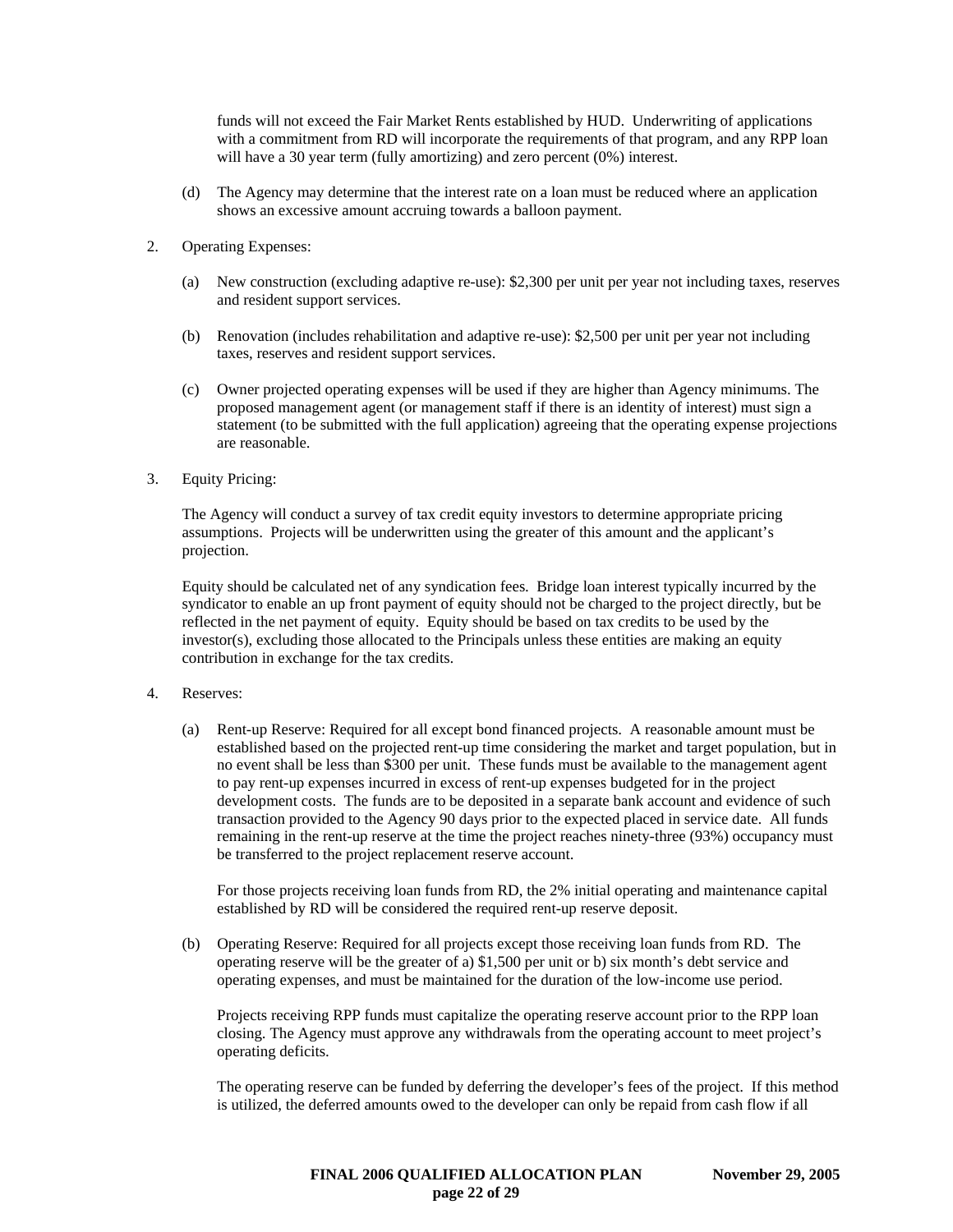required replacement reserve deposits have been made. For tax credit projects where no RPP loan applies, the operating reserve can be capitalized by an equity pay in up to one year after certificate of occupancy is received. This will be monitored by the Agency.

(c) Replacement Reserve: All new construction projects must budget replacement reserves of \$250 per unit per year. Rehabilitation and adaptive re-use projects must budget replacement reserves of \$350 per unit per year. The replacement reserve must be capitalized from the project's operations, escalating by four percent (4%) annually. Projects with an RPP loan must have Agency approval of withdrawals for capital improvements throughout the term of the loan.

In both types of renovation projects mentioned above, the Agency reserves the right to increase the required amount of annual replacement reserves if the Agency determines such an increase is warranted after a detailed review of the project's physical needs assessment.

For those projects receiving RD loan funds, the required funding of the replacement reserve will be established, administered and approved by RD, and the replacement reserve will not escalate annually.

Funds remaining in the operating and replacement reserve accounts at the end of the RPP loan term must be used for project maintenance costs approved by the Agency or applied against the loan.

5. Deferred Developer Fees:

Developer fees can be deferred to cover a gap in funding sources as long as:

- (a) the entire amount will be paid within ten (10) years and meets the standards required by the IRS to stay in basis,
- (b) the deferred portion does not exceed fifty percent (50%) of the total amount as of the full application, and
- (c) payment projections do not negatively impact the operation of the project.

Each of these will be determined by the Agency. Nonprofit organizations must include a resolution from the Board of Directors allowing such a deferred payment obligation to the project. The developer may not charge interest on the deferred amount in excess of the long term AFR.

- 6. Financing Commitment:
	- (a) For all projects proposing **private** permanent financing, a letter of intent is required. This letter must clearly state the term of the permanent loan is at least eighteen (18) years, how the interest rate will be indexed and the current rate at the time of the letter, the amortization period, any prepayment penalties, anticipated security interest in the property and lien position. The interest rate must be fixed and no balloon payments may be due for eighteen (18) years. The bank must complete a cover letter using the format approved by the Agency, and submit it with the letter of intent. Applicants must submit a letter of commitment for financing within 90 days of receiving an award of tax credits.
	- (b) Other than as stated in Section IV(B)(2)(e), all projects proposing **public** permanent financing, binding commitments are required to be submitted by the full application due date. All loans must have a fixed interest rate and no balloon payments for at least eighteen (18) years after project completion. A binding commitment is defined as a letter, resolution or binding contract from a unit of government. The same terms described for the letter of intent (using the format approved by the Agency) from a private lender must be included in the commitment.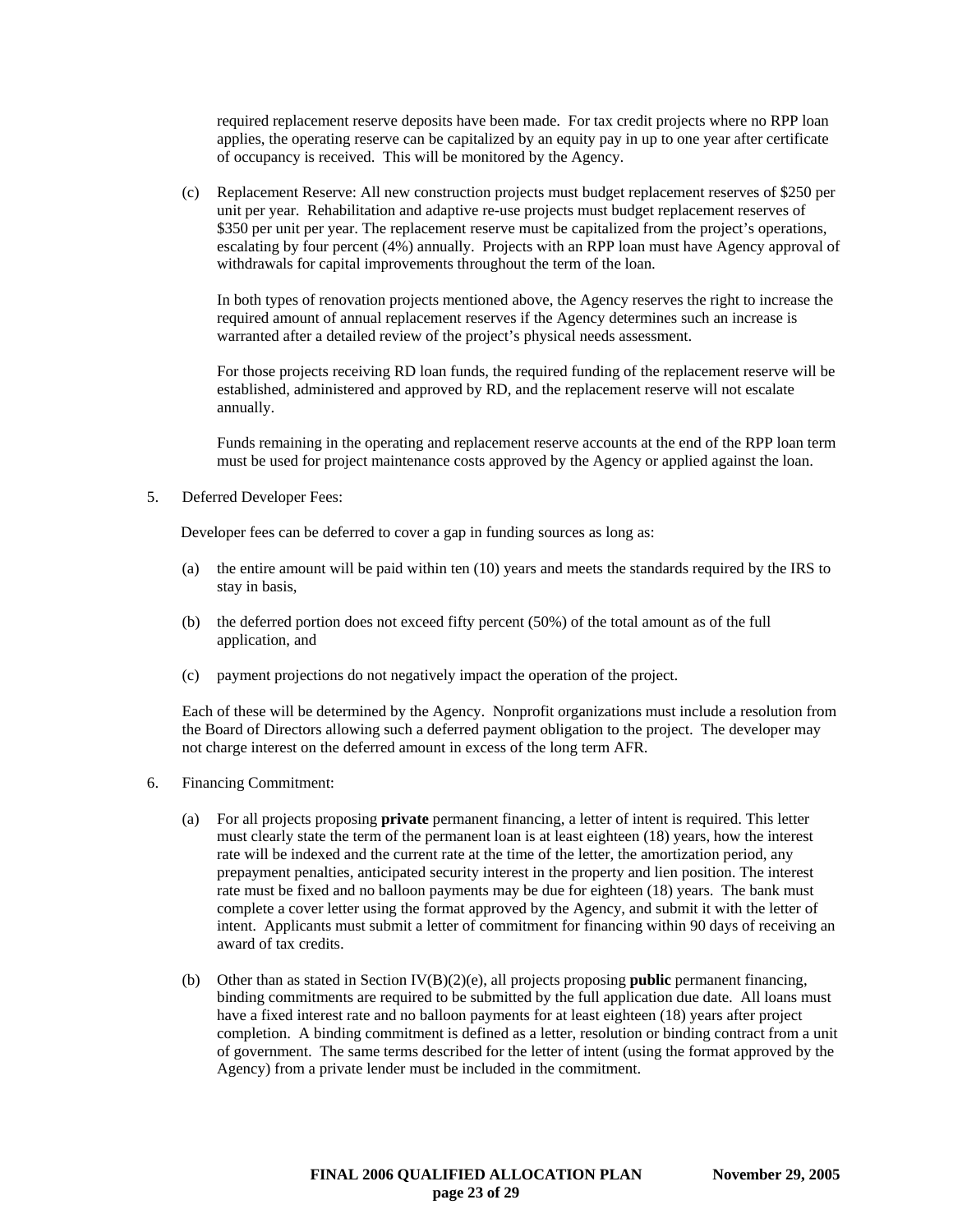- (c) Applications may only include one set of proposed funding sources; the Agency will not consider multiple financial scenarios. A project will be ineligible for allocation if any of the listed funding sources will not be available in an amount or under the terms described in the application. The Agency may waive this limitation if the project otherwise demonstrates financial feasibility.
- 7. Developer/Builder Fees:
	- (a) Developer's fees shall be a maximum of fifteen percent (15%), or a lesser percentage adjusted for project size as described below. The Agency calculates developer's fees by adding lines 2-38 less lines 8 and 9 from the Project Development Cost Description in the application and multiplying by the applicable percentage to determine the maximum allowable developer fee.

| up to 64 units | 15%   |
|----------------|-------|
| $65-112$ units | 12.5% |
| 113 units plus | 10%   |

In addition to the fees described above, a maximum developer's fee of four percent (4%) is allowed on the acquisition cost of buildings (not including land value/cost) unless there is an identity of interest between the seller and one or more Principal(s).

- (b) Builder's general requirements shall be limited to six percent (6%) of hard costs.
- (c) Builder's profit and overhead shall be limited to ten percent (10%) (8% profit, 2% overhead) OF TOTAL HARD COSTS including general requirements.
- (d) Where an identity of interest exists between the owner and builder, the builder's profit and overhead shall be limited to eight percent (8%) (6% profit, 2% overhead).
- 8. Consulting Fees: Consulting fees for a project must be paid out of developer fees, so that the aggregate of any consulting fees and developer fees is no more than the maximum developer fee allowed to that project.
- 9. Architects' Fees: The architects' fees, including design and inspection fees, shall be limited to three percent (3%) of the total hard costs plus general requirements, overhead, profit and construction contingency (total of lines 2 through 10 on the Project Development Cost Description).
- 10. Investor Services Fees: Investor services fees must be paid from net cash flow and not be calculated into the minimum debt coverage ratio.
- 11. Project Contingency Funding: All new construction projects shall have a hard cost contingency line item of NO MORE THAN three percent (3%) of total hard costs, including general requirements, builder profit and overhead. Rehabilitation and adaptive re-use projects shall include a hard cost contingency line item of NO MORE THAN six percent (6%) of total hard costs.
- 12. Project Ownership: There must be common ownership between all units and buildings within a single project for the duration of the compliance period.
- 13. Section 8 Project-Based Rental Assistance: For all projects that propose to utilize Section 8 project-based rental assistance, the Agency will underwrite the rents according to the tax credit and HOME limits. These limits are based on data published annually by HUD. If the Section 8 contract administrator is willing to allow rents above these limits, the project may receive the additional revenue in practice, but Agency underwriting will use the lower revenue projections regardless of the length of the Section 8 contract.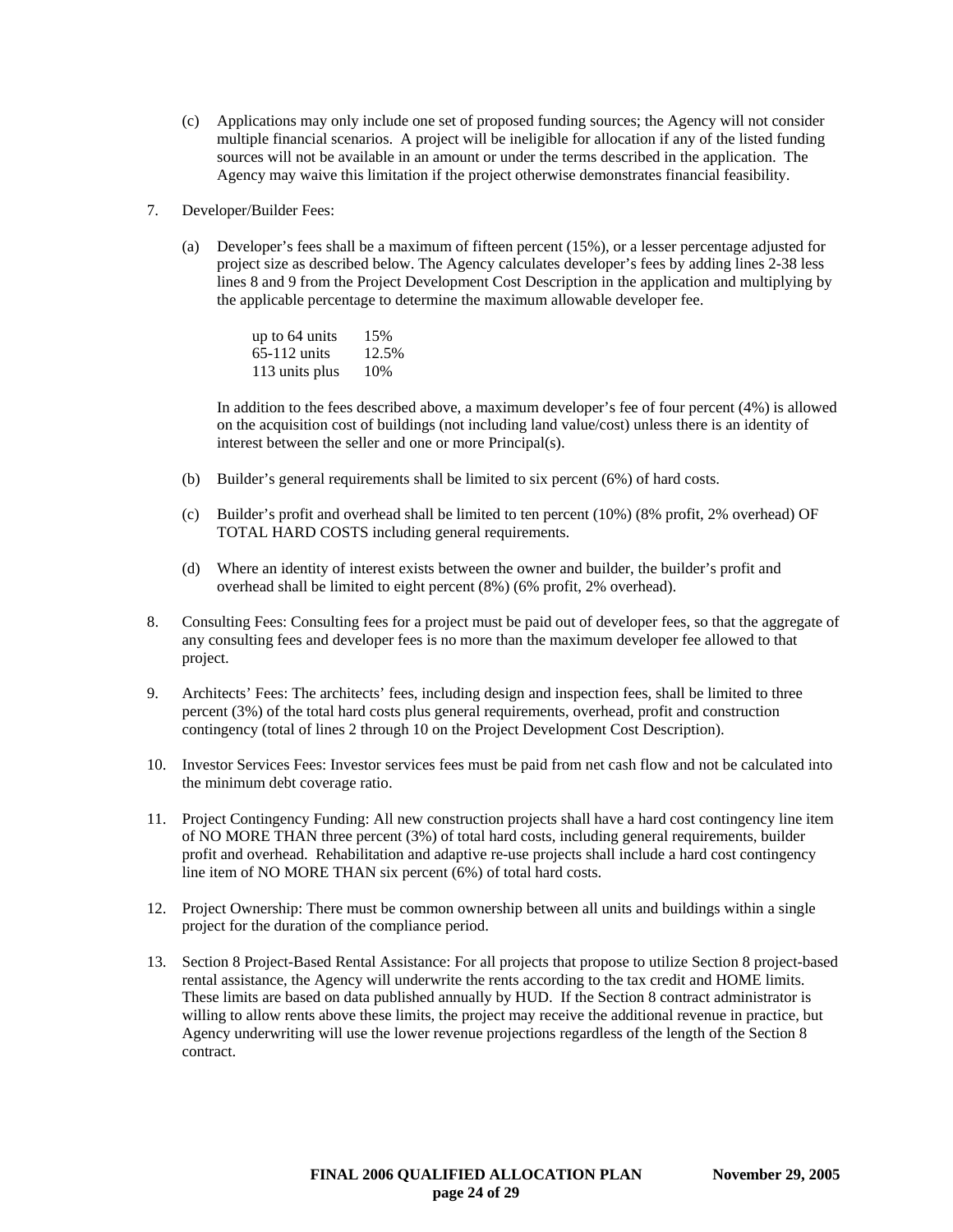Given the uncertainty of long-term federal commitment to Section 8 rental assistance, the Agency considers underwriting to the more conservative revenue levels to best serve the project's long-term financial viability.

14. Any water, sewer, and tap fees charged to the project must be entered on a separate line item of the Project Development Costs page. Any application that does not include these costs must provide a letter from the local provider that no fees will be charged.

## **VII. POST-AWARD PROCESSES AND REQUIREMENTS**

#### A. GENERAL REQUIREMENTS

- 1. The tax credit reservation amount will be the total anticipated qualified basis amount multiplied by eight and one half percent (8.5%), or three and three quarters percent (3.75%) for the 4% tax credit. The actual tax credits allocated will be the lesser of the tax credits reserved, the applicable federal rate multiplied by qualified basis (as approved by the Agency), or the amount determined by the Agency pursuant to its evaluation as required under Section 42(m)(2) of the Code.
- 2. Ownership entities must a) expend ten percent (10%) of the project's reasonably expected basis by a date to be determined by the Agency and b) submit to the Agency a completed carryover agreement and cost certification by a date to be determined by the Agency. (This requirement also applies to projects with partial allocations.) Failure to meet these deadlines will preclude the project from participation in the state credit program. Pursuant to Section VI(B)(6), the Agency may determine that an awarded application listing state tax credits as a source of funding is ineligible for allocation due to failure to comply with the requirements of this Section. Projects will be required to elect a project-based allocation.
- 3. Once approved, the ownership entity will proceed to acquire, construct or rehabilitate the project. The ownership entity is required to update the Agency on the progress of development by submitting a Project Status Report. Sixty days prior to occupancy, the Agency must be notified in writing of the targeted project completion date. Upon completion for occupancy, the ownership entity must notify the Agency and furnish a completed Final Cost Certification form. The cost certification must include all project costs along with a certification for any subsidies the project will receive. IRS Section 1.42-17 Regulations effective January 1, 2001 require that the taxpayer of all projects in excess of ten units, which are placed in service after January 1, 2001, regardless of the year of tax credit allocation, submit a schedule of project costs accompanied by a Certified Public Accountant's (CPA) audit report that details the project's total costs as well as those that may qualify for inclusion in eligible basis under Section 42(d) of the Code. A third party CPA verification is required for cost certification on two or more units. The Agency may require an independent cost analysis.
- 4. Projects must meet all applicable federal, state and local laws and ordinances, including the Code and Fair Housing Act; the Agency may treat any failure to do so as a violation of the Plan.
- 5. Allocated tax credits may also be returned to the Agency under the following conditions as further described in Treasury Regulation Section 1.42-14: (a) credits have been allocated to a project building that is not a qualified building within the time period required by the Code, for example, because it is not placed in service within the period required under the Code, (b) credits have been allocated to a building that does not comply with the terms of its allocation agreement, (c) credits have been allocated to a project that are not necessary for the financial feasibility of the project, or (d) by mutual written agreement between the allocation recipient and the Agency. Returned credits may include credits previously allocated to project that fails to meet the 10% test under Section 42(b)(1)(E)(ii) of the Code after close of calendar year in which allocation was made. Credits that are returned before October 1 in any calendar year are treated as credits returned in that calendar year, and all or a portion of such credits will be reallocated to the next highest ranked project(s) without a full allocation in that region and in that calendar year, pursuant to the terms of the Plan or, in the Agency's discretion, when appropriate and possible, carried over for allocation in the next calendar year. With respect to credits that are returned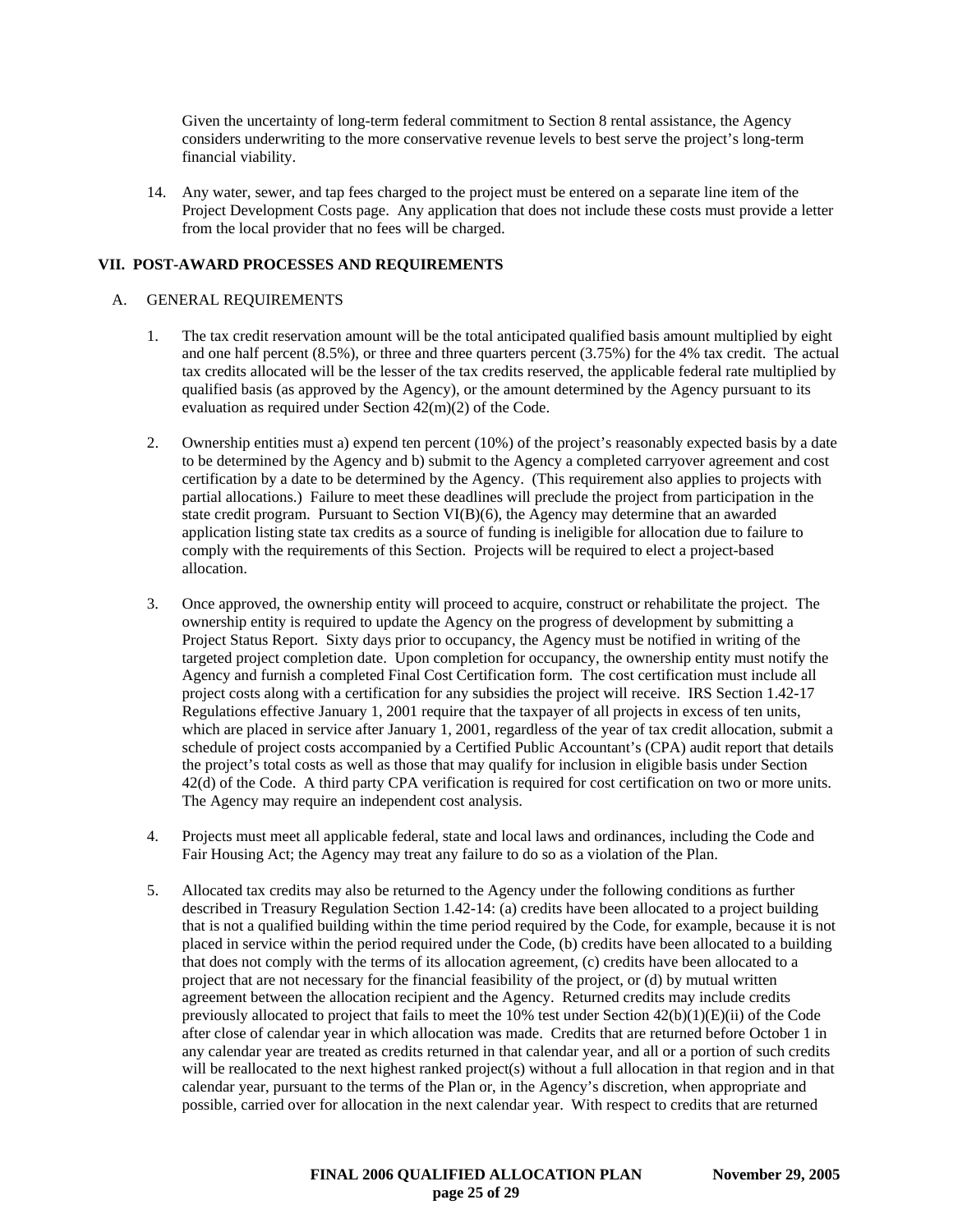after September 30 in any calendar year, all or a portion of such credits may also be reallocated to the next ranked project(s) without a full allocation in that calendar year pursuant to the terms of the Plan, or all or a portion of such credits may be treated by the Agency, in its discretion, where appropriate and possible, as credits that are returned on January 1 of the succeeding calendar year to be allocated in that year.

By the time of the earlier of the date the project is placed in service, in the case of a carryover allocation, or by the 10% cost certification qualifying expenditures must have been incurred in the ownership entity's name or incurred by the ownership entity pursuant to a reimbursement agreement with a third party and such third party has incurred such expenditures by the time of 10% cost certification.

- 6. The Agency may conduct construction inspections for adherence to approved final plans and specifications.
- 7. The owner of the project must sign and record the Extended Use Agreement in the county in which the project is located by the end of the first year after the tax credits are allocated. The owner must have good and marketable title at that time, and must obtain the consent of any lienholder on the project property recorded prior to the Extended Use Agreement (other than a lienholder relative to the financing of the construction of the project that by its terms will be cancelled within one year of the last building in the project being placed in service ) to be bound by the terms of this Extended Use Agreement.
- 8. The Agency may revoke tax credits after the project has been placed in service in accordance with the Code if the Agency determines that the owner has failed to implement all representations in the application to the Agency's satisfaction.
- 9. Federal form 8609 will not be issued until:
	- (a) the owner and management company produces evidence of attending a low-income housing tax credit compliance seminar sponsored either by the Agency or a sponsor acceptable to the Agency within the last 12 months;
	- (b) the Agency confirms that the monitoring fees have been paid and that the project has adhered to all representations made in the application (including design elements); and
	- (c) the project demonstrates that it will meet all relevant Plan requirements.

The Agency may require evidence of escrowed funds to complete landscaping.

10. In making application for tax credits, the applicant agrees that the Committee, the Agency, and their designees will have access to any information pertaining to the project. This includes having physical access to the project, all financial records and tenant information for any monitoring that may be deemed necessary to determine compliance with the Code. Applicants are advised that the Agency, on behalf of the Committee, is required to do compliance monitoring and to notify the IRS and the owner of any discovered noncompliance with tax credit laws and regulations, whether corrected or uncorrected. The Agency intends to conduct desk audits and monitoring visits of projects for the purpose of evaluating continuing compliance with tax credit regulations, selection criteria used to award bonus points, ensuring that the project continues to provide decent, safe and sanitary housing. The Agency will periodically modify monitoring procedures to ensure compliance with the requirements set forth in the Code and from time to time amended.

NOTE: Applicants are advised that some portion or all of a project's application may be subject to disclosure to the public under the North Carolina Public Records Act.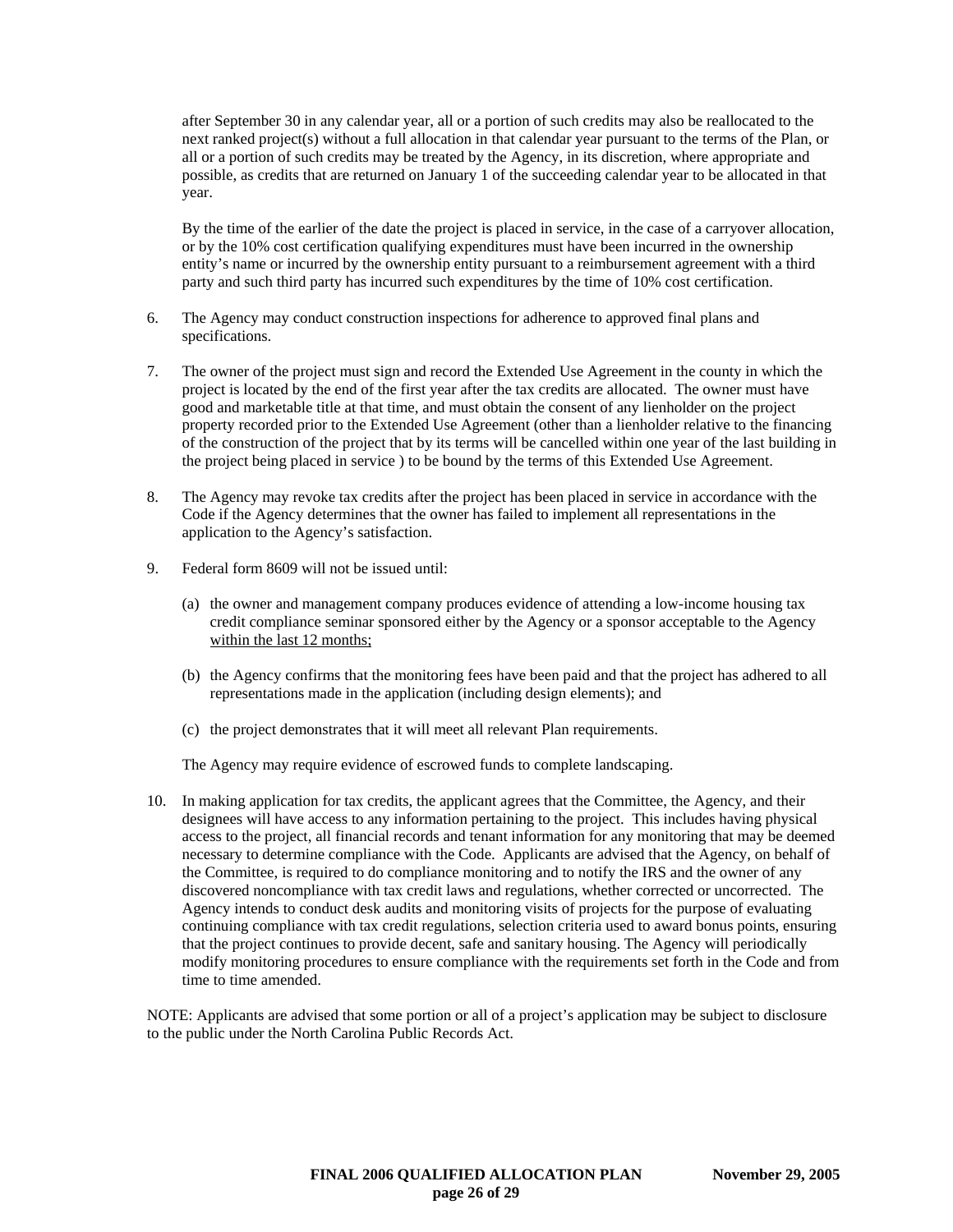## B. STATE TAX CREDITS

As the administrative agent for state credit refunds issued under N.C.G.S. § 105-129.42, the Agency has a responsibility to ensure that ownership entities do not receive resources ahead of corresponding value being created in the project. Therefore the following restrictions will apply to the state tax credit refund program.

- 1. Loan Option: Loans made by the Agency pursuant to N.C.G.S. § 105-129.42(d) will not be closed until the outstanding balance on the first-tier construction financing exceeds the total state credit amount; the entire loan must be used to pay down a portion of the then existing construction debt.
- 2. Direct Refund Option: The Agency and ownership entity will enter into an escrow agreement with regard to the refund dollars. The agreement will state, among other reasonable limitations, that issuance of the funds under N.C.G.S. § 105-129.42 $(g)(1)$  will not occur until all of the following requirements have been met:
	- (a) at least fifty percent (50%) of the activities included in the project's eligible basis have been completed;
	- (b) the Agency and local government inspector have conducted their framing inspections and approved all buildings (including community facilities); and
	- (c) the outstanding balance on the first-tier construction financing exceeds the total state credit amount (the entire refund must be used to pay down a portion of the then existing construction debt).

Applicants must indicate which of the two options will apply to the project as part of the full application process; such decision may not be changed for the carryover allocation. Ownership entities will have to fully comply with the Plan, including Section VII( $A$ )(2), to be eligible for participation in the state tax credit program. The Agency may adopt other policies regarding the state tax credit after adoption of the Plan. Owners, partners, members, developers or other Principals (and their affiliated entities) that are involved in a violation of any state tax credit requirement or fail to place a project in service after taking a loan or refund may be assessed up to forty (-40) negative points or disqualified from participation in Agency programs.

## C. COMPLIANCE MONITORING

- 1. Basic Requirements: Owners must comply with Section 42 of the Code, IRS regulations, rulings, procedures, decisions and notices, state statutes, local codes, the Plan, Agency loan documents, **Appendix F** (incorporated herein by reference), and any other legal requirements.
- 2. Agency Requirements: The Agency will adopt and revise standards, policies, procedures, and other requirements in administering the tax credit program. Examples include training and on-line reporting. Owners must comply with all such requirements regardless of whether or not they expressly appear in the Plan or **Appendix F**.

#### **VIII. DEFINITIONS**

The terms listed below will be defined in the Plan as indicated below regardless of capitalization, unless the context clearly indicates otherwise. Terms used in the Plan but not defined below will have the same meaning as under the Code and IRS regulations.

**Affiliate:** As to any person or entity (i) any entity of which a majority of the voting interest is owned by such person or entity, (ii) any person or entity directly or indirectly controlling (10% or more) such person or entity, (iii) any person or entity under direct or indirect common control with any such person or entity, or (iv) any officer, director, employee, manager, stockholder (10% or more), partner or member of any such person or entity or of any person or entity referred to in the preceding clauses (i), (ii) or (iii).

**Applicant:** The entity that is applying for the tax credits and/or any RPP loan funds, as applicable.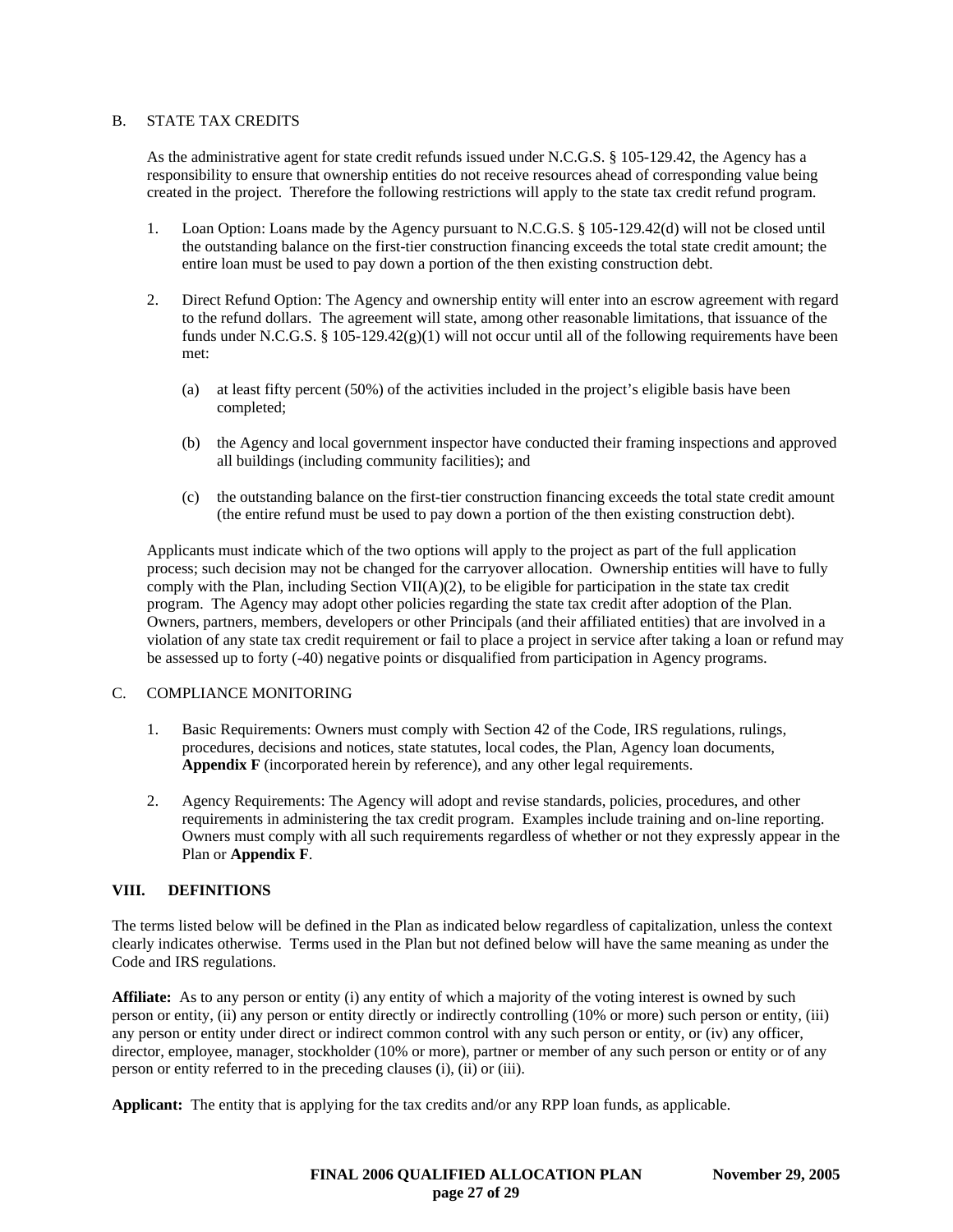**Community Service Facility**: Any building or portion of building that qualifies under Section 42(d)(4)(C)(iii) of the Code, Revenue Ruling 2003-77, and any Agency requirements for such facilities (which may be published as part of the Plan, an Appendix or separately).

**Developer**: Any individual or entity responsible for initiating and controlling the development process and ensuring that all, or any material portion of all, phases of the development process are accomplished. Furthermore, the developer is the individual or entity identified as such in the Ownership Entity Agreement and any and all Development Fee Agreements.

**Displacement:** The moving of a person or such person's personal property from their current residence.

**Elderly Housing:** Owners may choose one of the established definitions recognized under federal Fair Housing Law. Owners should read the law and obtain legal guidance to determine compliance.

**Entity**: Without limitation, any general partnership, limited partnership, limited liability company, corporation, joint venture, trust, business trust, cooperative, association, public agency or other entity, other than a human being.

**Homeless Populations:** People who are living in places not meant for habitation (such as streets, cars, parks), emergency shelters, or in transitional or supportive housing but originally came from places not meant for habitation or emergency shelters.

**Management Agent:** Individual(s) or Entity responsible for the day to day operations of the development, which may or may not be related to the Owner(s) or ownership entity.

**Market-Rate Units**: Units that are not subject to tax credit restrictions; does not include manager units.

**Material Participation**: Involvement in the development and operation of the project on a basis which is regular, continuous and substantial throughout the compliance period as defined in Code Sections 42 and 469(h) and the regulations promulgated thereunder.

**Net Square Footage:** The outside to outside measurements of all finished areas that are heated and cooled (conditioned). Examples include hallways, community and office buildings, dwelling units, meeting rooms, sitting areas, recreation rooms, game rooms, etc. Breezeways, stairwells, gazebos and picnic shelters are examples of unconditioned outside structures that may not be used as net square footage.

**Owner(s):** Person(s) or entity(ies) that own an equity interest in the Ownership Entity.

**Ownership Entity**: The ownership entity to which tax credits and/or any RPP loan funds will be awarded.

**Ownership Entity Agreement:** A written, legally binding agreement describing the rights, duties and obligations of owners in the ownership entity.

Person: Any individual or Entity, and the heirs, executors, administrators, legal representatives, successors and assigns of such Person where the context so requires.

**Person with a Disability**: An adult who has a permanent physical or mental impairment which substantially limits one or more major life activities as further defined in North Carolina's Persons with Disabilities Protection Act (N.C.G.S. § 168A-3 (7a)).

**Principal:** Principal includes (1) all persons or entities who are or who will become partners or members of the ownership entity, (2) all persons or entities whose affiliates are or who will become partners or members of the ownership entity, (3) all persons or entities who directly or indirectly earn a portion of the development fee for development services with respect to a project and/or earn any compensation for development services rendered to such project, which compensation is funded directly or indirectly from the development fee of such project, and such amount earned exceeds the **lesser of twenty-five percent (25%)** of the development fee for such project or